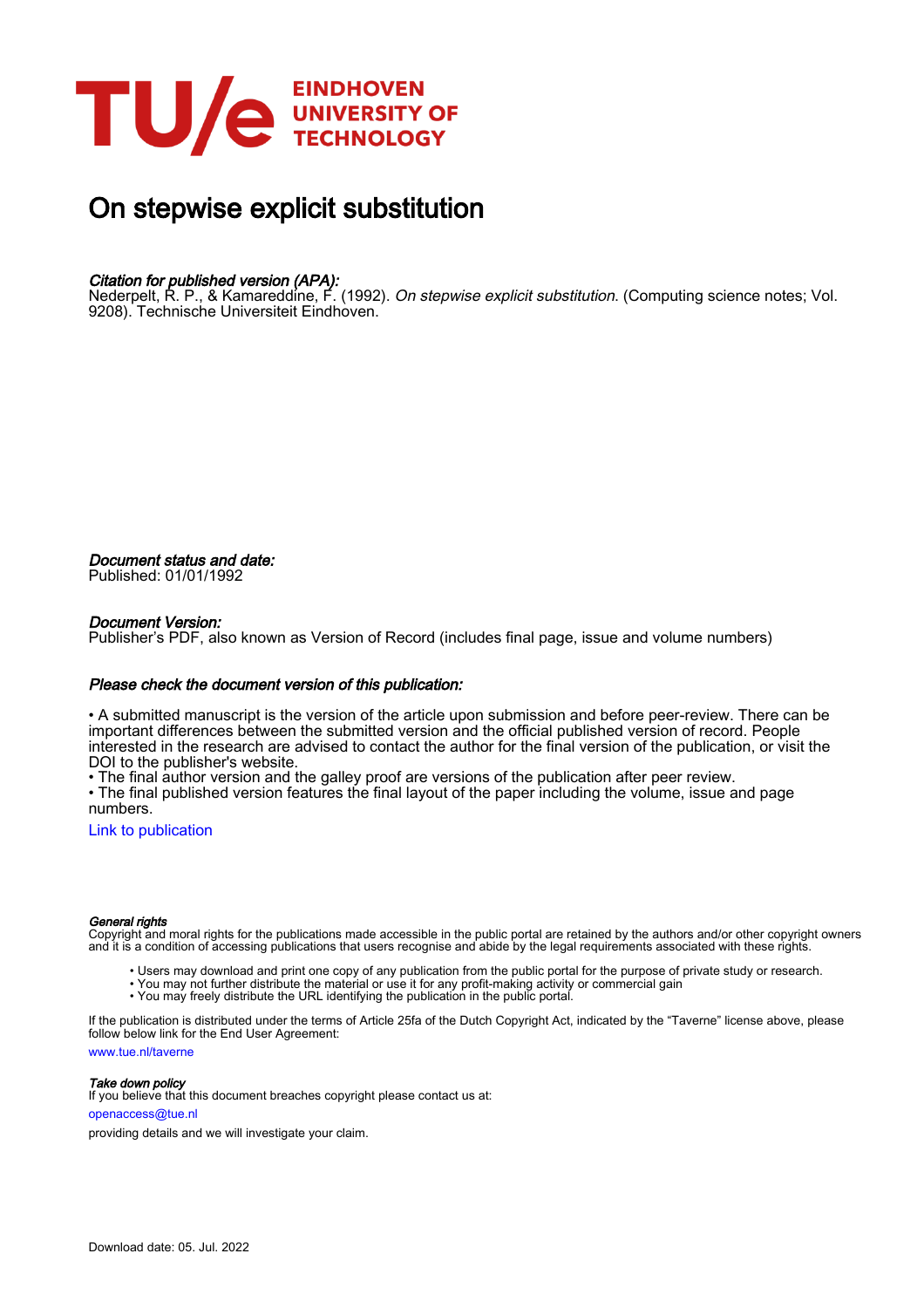Eindhoven University of Technology Department of Mathematics and Computing Science

> On stepwise explicit substitution  $\hat{A}^{\pm}$

> > by

R.P.Nederpelt and F.Kamareddine

92/08

 $\sim$ 

Computing Science Note 92/08 Eindhoven, April 1992

 $\bar{\mathcal{A}}$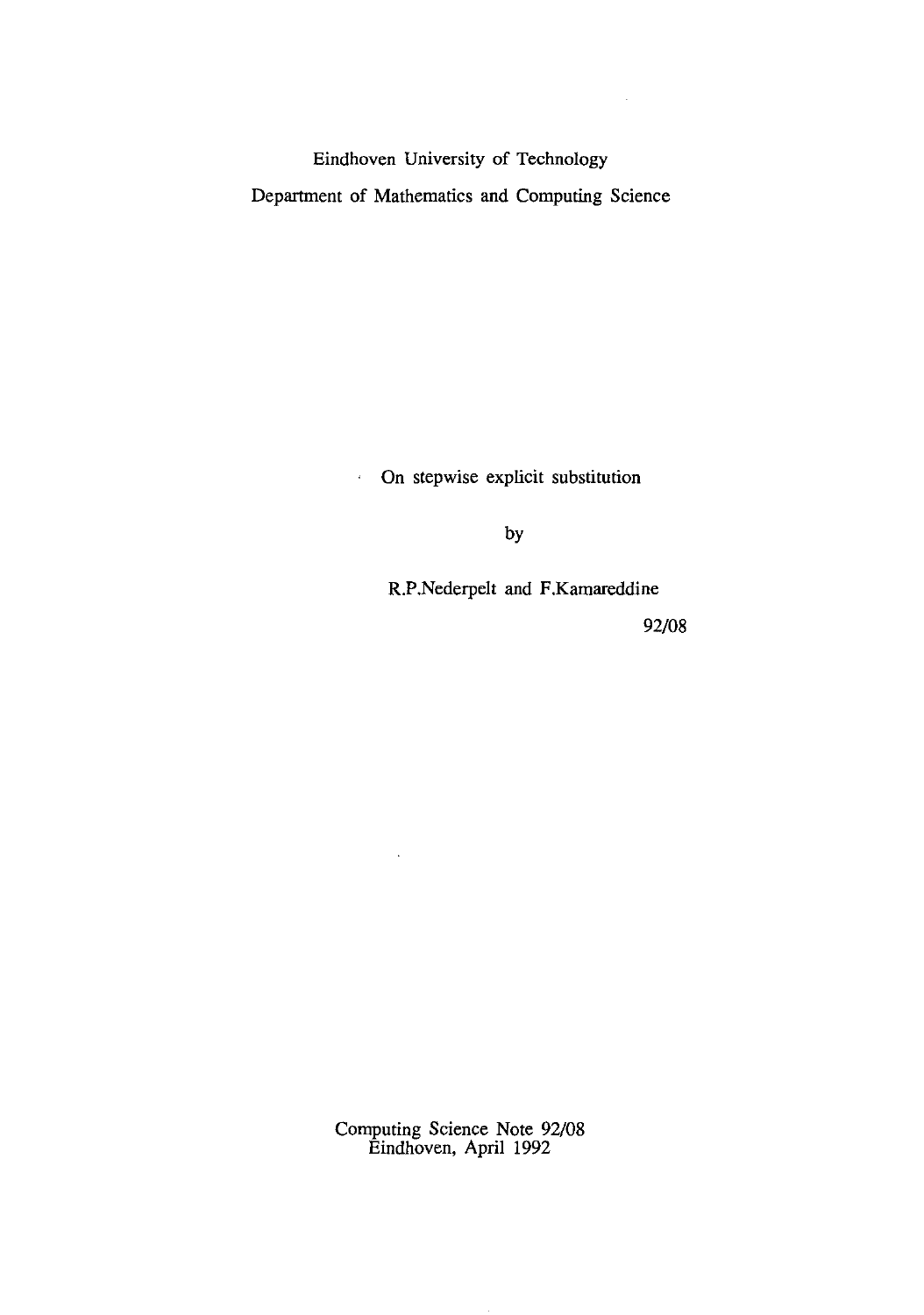## COMPUTING SCIENCE NOTES

This is a series of notes of the Computing Science Section of the Department of Mathematics and Computing Science Eindhoven University of Technology. Since many of these notes are preliminary versions or may be published elsewhere, they have a limited distribution only and are not for review.

Copies of these notes are available from the author.

Copies can be ordered from: Mrs. F. van Neerven Eindhoven University of Technology Department of Mathematics and Computing Science P.O. Box 513 5600 MB EINDHOVEN The Netherlands ISSN 0926-4515

All rights reserved editors: prof.dr.M.Rem prof.dr.K.M. van Hee.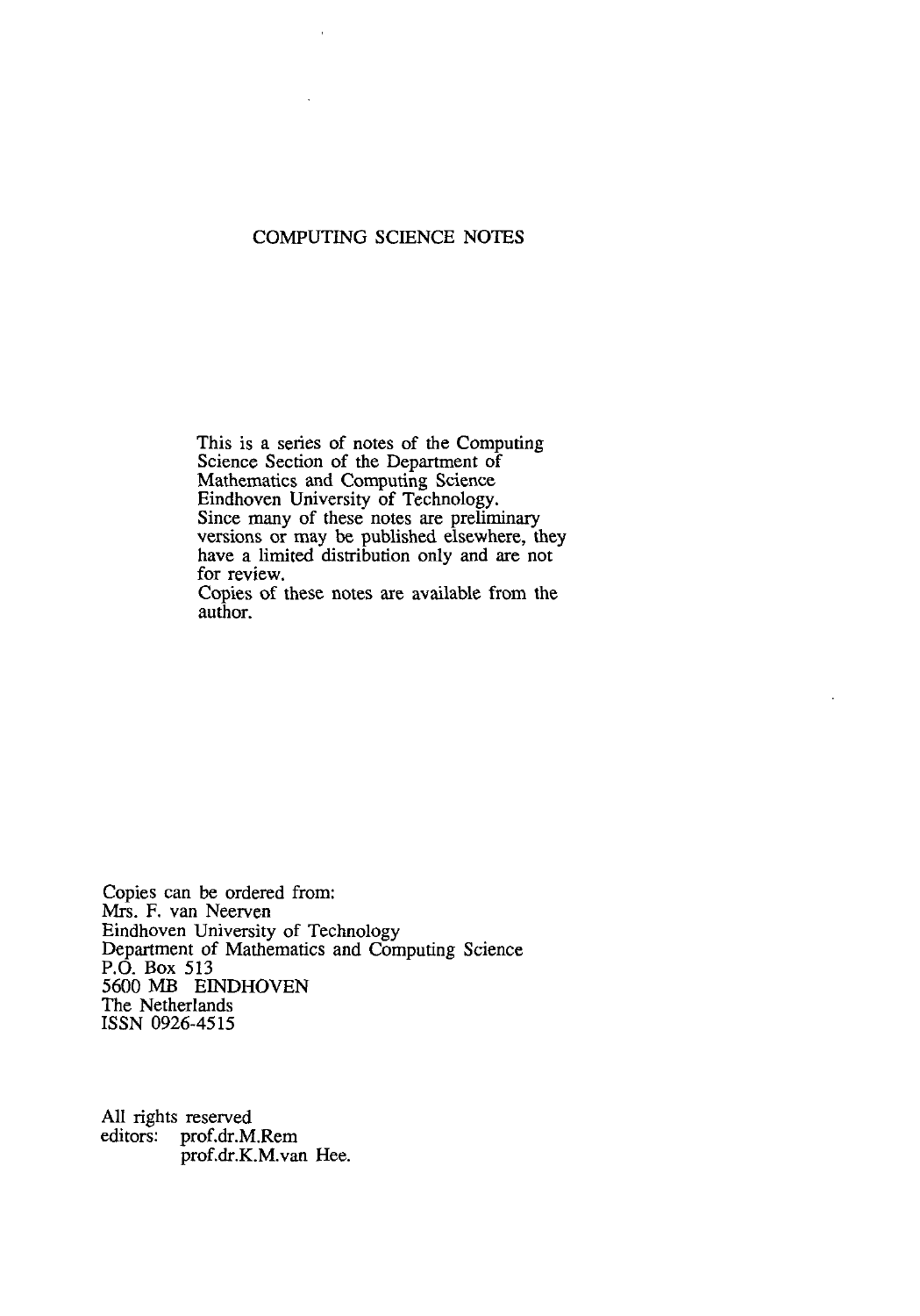# On stepwise explicit substitution

Rob Nederpelt

and

Fairouz Kamareddine Department of Mathematics and Computing Science Eindhoven University of Technology Eindhoven, the Netherlands

April 23, 1992

#### Abstract

This paper starts by setting the ground for a lambda calculus notation that strongly mirrors the two fundamental operations of term construction) namely abstraction and application. In particular, we single out those parts of a term, called items in the paper, that are added during abstraction and application. This item notation proves to be a powerful device for the representation of basic substitution steps, giving rise to different versions of  $\beta$ -reduction including local and global  $\beta$ -reduction. In other words substitution, thanks to the new notation, can be easily formalised as an object language notion rather than remaining a meta language one. Such formalisation will have advantages with respect to various areas including functional application, lazy evaluation and the partial unfolding of definitions. Moreover our substitution is, we believe, the most general up to date. This is shown by the fact that our framework can accommodate most of the known reduction strategies.

Keywords: *lambda calculus, item notation, substitution, reduction.*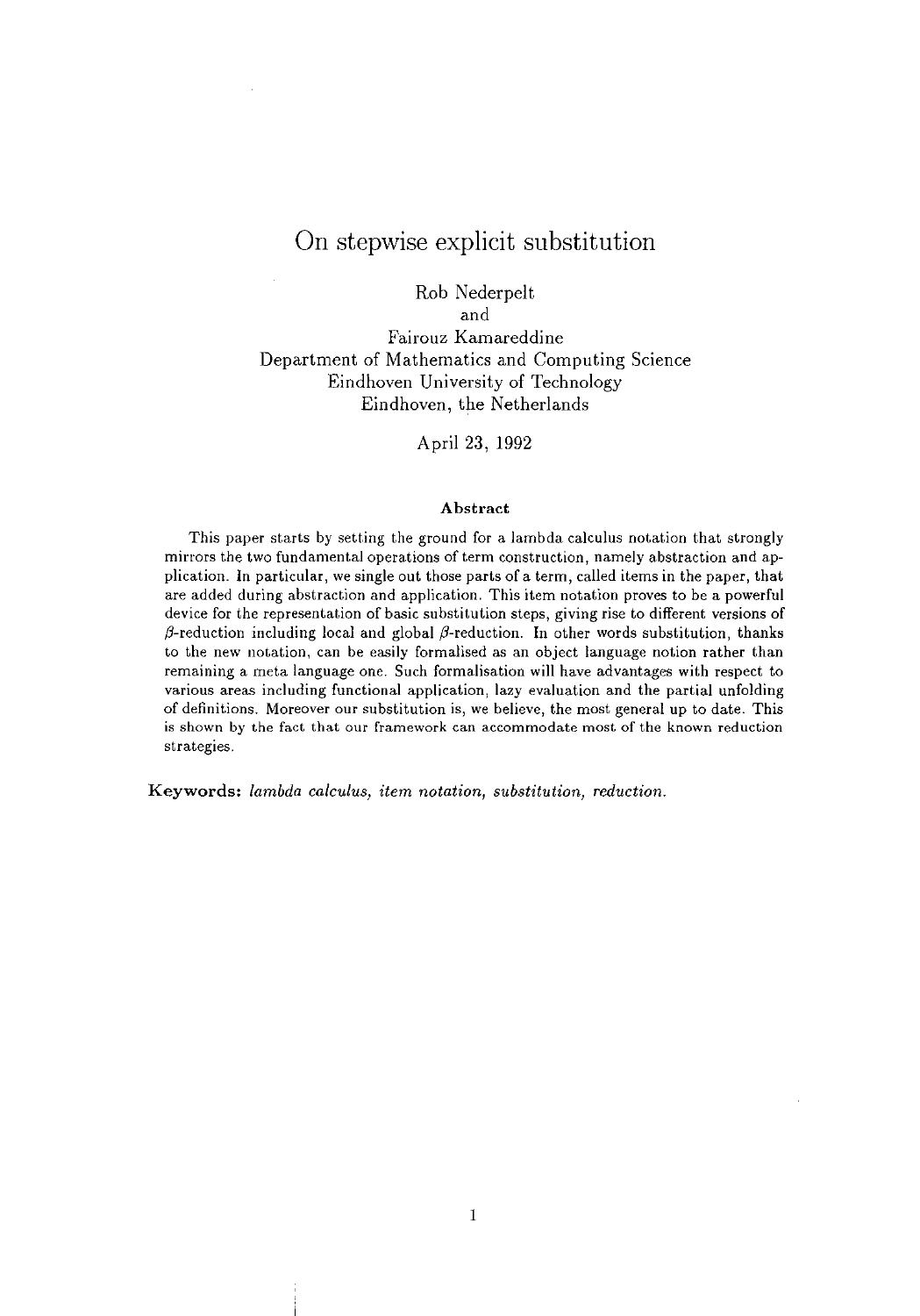## **1 Introduction**

A system of lambda calculus consists of a set of terms *(lambda terms)* and a set of relations between these terms *(reductions).* Terms are constructed on the basis of two general principles: *abstraction,* by means of which free variables are bound, thus generating some sort of functions; and *application,* being in a sense the opposite operation, formalizing the application of a function to an argument. By observing these two operations, we provide a new notation for lambda terms which will turn out to be very influential for many notions of interest in the lambda calculus, such as type theory and logic. In order to avoid the wellknown problems caused by variables, we make use of de Bruijn-indices rather than variables (see [de Bruijn 72]). Section 2 introduces both de Bruijn's indices and the new notation. Illustrative examples are given throughout.

The use of our notation for many important notions of the lambda calculus will be left to another paper. In this paper however, we will be concentrating on the advantages of such a notation for a lambda theory where substitution is an object level concept rather than a meta level one. More precisely, in section 3 we introduce the process of *stepwise substitution,* which is meant to refine reduction procedures. Since substitution is the fundamental operation in  $\beta$ -reduction, being in its turn the most important relation in lambda calculus, we are in the heart of the matter. The stepwise substitution is embedded in the calculus, thus giving rise to what is nowadays called *explicit substitution.* It is meant as the final refinement of  $\beta$ -reduction, which has - to our knowledge - not been studied before to this extent.

This substitution relation, being the formalization of a process of stepwise substitution, leads to a natural distinction between a global and a local approach. With global substitution we mean the intended replacement of a whole class of bonnd variables (all bound by the same abstraction- $\lambda$ ) by a given term; for **local substitution** we have only one of these occurrences in view. Both kinds of substitution playa role in mathematical applications, global substitution in the case of function application and local substitution for the "unfolding" of a particular instance of a defined name. We discuss several versions of stepwise substitution and the corresponding reductions. We also extend the usual notion of  $\beta$ -reduction, an extension which is an evident consequence of local substitution. The framework for the description of terms, as explained before, is very adequate for this matter.

Finally in section 4, we interpret the approach of [Abadi et al. 90] in our framework concluding that ours is more general. In fact, we believe that our account of substitution is the most refined and general one up to date.

## 2 **The calculus**

## 2.1 The lambda calculus with de Bruijn's indices

Terms of the untyped lambda calculus are constructed as follows:  $t ::= x \mid (\lambda_x.t) \mid (t_1t_2)$ . Parenthesis are omitted if no confusion can arise. Terms of the typed lambda calculus are similar except that the type information is contained in the abstraction. That is, instead of  $\lambda_x$ .t we restrict x to have some type say  $t_1$  by writing  $\lambda_{x:t_1}$ .t. Of course special attention has to be paid in order to construct well-typed terms. Moreover, in the typed calculus, we can abstract over types as well as over terms. For example,  $\Lambda_A \Lambda_{x:A} .x$  is the polymorphic identity function for every type A.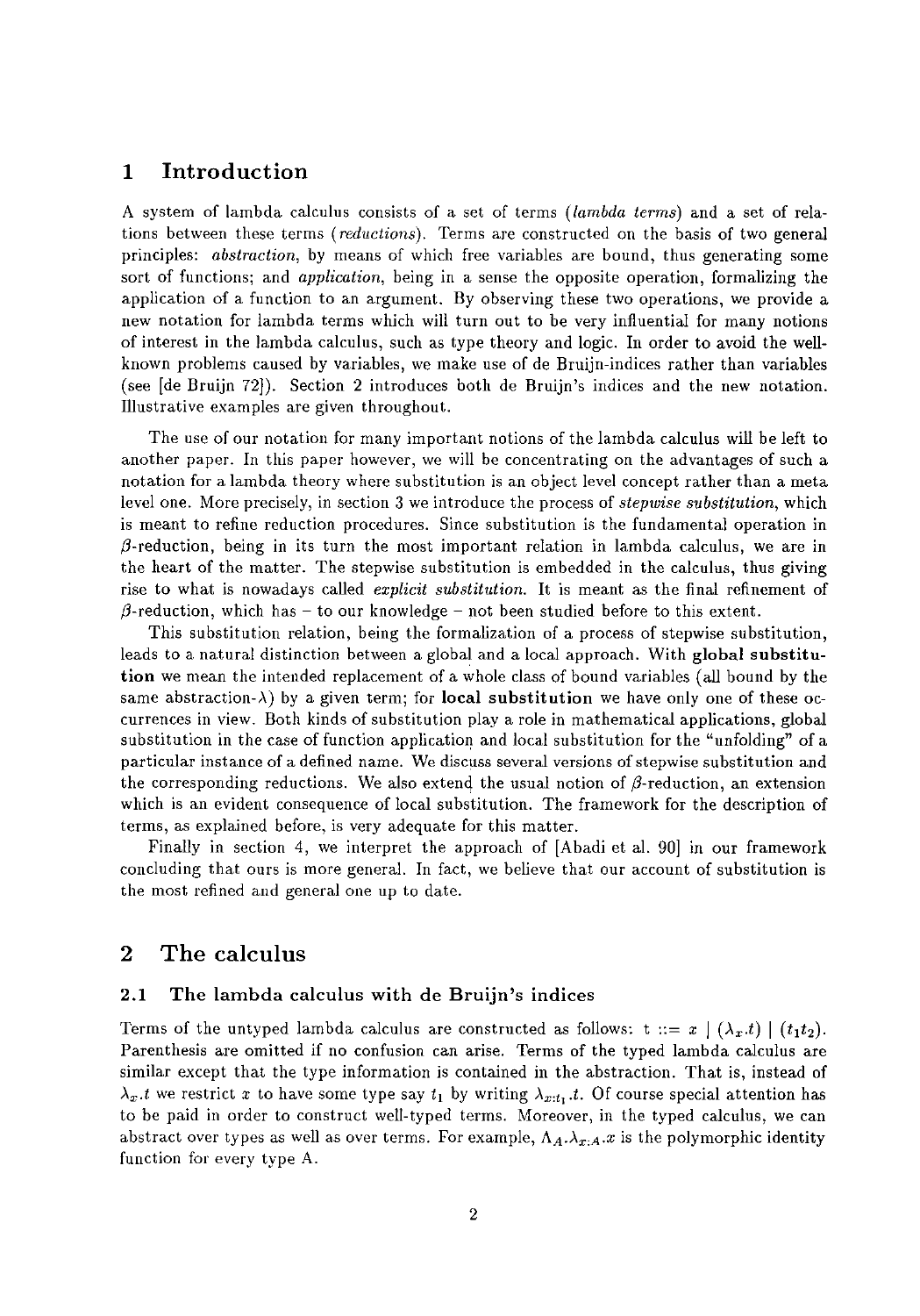The basic axiom of the lambda calculus, whether typed or untyped, is  $\beta$ -conversion which is as follows:<sup>1</sup>  $(\lambda_x \cdot t_1)t_2 = t_1[x := t_2],^2$  where substitution has been defined in a way which deals with the problem of variable clashes. For example,  $(\lambda_x \lambda_y \cdot xy)y = (\lambda_y \cdot xy)[x := y] =$  $\lambda_z \, xy[y := z][x := y] = \lambda_z \, xz[x := y] = \lambda_z \, yz$ . This process of renaming variables such as changing  $\lambda_y .xy$  to  $\lambda_z .xz$  can be avoided by the use of de Bruijn's indices. In fact, de Bruijn noted that due to the fact that terms as  $\lambda_x \cdot x$  and  $\lambda_y \cdot y$  are the "same", we can find a  $\lambda$ notation modulo  $\alpha$ -conversion, where the axiom  $(\alpha)$  is:  $\lambda_x.t = \lambda_y.t[x := y]$  for y not free in t. That is, following de Bruijn, we can abandon variables and use indices instead. Example 2.1 below shows how lambda terms can be denoted using de Bruijn's indices and example 2.2 illustrates how  $\beta$ -conversion works using such indices.

**Example 2.1** Consider (in "classical" notation) the lambda term  $(\lambda_x.x)$ . In this term, the x following  $\lambda_x$  is a variable bound by this  $\lambda$ . In de Bruijn's notation,  $\lambda_x.x$  and all its  $\alpha$ equivalent expressions can be written as  $\lambda.1$ . The bond between the bound variable x and the operator  $\lambda$  is expressed by the number 1; the position of this number in the term is that of the bound variable *x,* and the value of the number *("one")* tells us how many lambda's we have to count, going leftwards in the term, starting from the mentioned position, to find the binding place (in this case: the *first*  $\lambda$  to the left is the binding place). Moreover, de Bruijn's notation can be used for the typed  $\lambda$ -calculus. We illustrate here how the two terms  $(\lambda_{x,y}.x)u$ and  $\Lambda_A \Lambda_{x:A} x$  can be represented using de Bruijn's indices.

The term  $(\lambda_{x:y}.x)u$  is written as  $(\lambda_{2.1})1$  under the assumption that y comes before u in the free variable list (see below). Here the number 2 tells us how many  $\lambda s$  we have to count from (and excluding) the  $\lambda$  to the left of 2. The free variables *u* and *y* in the typed lambda term are translated into the number 1 (occurring after the term in parenthesis), and the number 2: they refer to "invisible" lambda's that are not present in the term, but may be thought of to *preceed* the term, binding the free variables in some arbitrary, but fixed order (these invisible lambda's form a free variable list).

Some type theories insist on distinguishing types and terms and so use  $\lambda$  to abstract over terms and A over types. Hence the typed term  $A_A.\lambda_{x:A}.x$  can be written as  $A.\lambda 1.1$  where the 1 adjacent to  $\lambda$ , says that A is the binding operator and the final 1 replaces the variable bound by  $\lambda$ .

The described way of omitting binding variables, and rendering bound and free variables by means of so-called reference numbers, is precisely how de Bruijn's notation works. Next we see how  $\beta$ -reduction works in this notation.

Example 2.2 In ordinary lambda calculus, the term  $(\lambda_{x,z}(xy))u$   $\beta$ -reduces to *uy*, i.e. the result of substituting "argument"  $u$  for  $x$  in  $xy$ . In de Bruijn's notation this becomes under the assumption that the free variable list is  $\lambda_y, \lambda_z, \lambda_u$ : ( $\lambda$ 2. 14)1 reduces to 13. Here the contents of the subterm 14 changes: 4 becomes 3. This is due to the fact that a  $\lambda$ -item, viz.  $(\lambda 2)$ , disappeared (together with the argument 1). The first variable 1 did not change; note, however, that the  $\lambda$  binding this variable has changed "after" the reduction; it is the last  $\lambda$  in the free variable list (" $\lambda_u$ ") and no longer the  $\lambda$  inside the original term (" $\lambda_x$ "). The reference changed, but the number stayed (by chance) the same. $3$ 

**<sup>1</sup>For the sake of clarity, we ignore in this section abstraction over types** 

**<sup>2</sup>In the case of the typed calculus, the principle is:**  $(\lambda_x, t, t_1)t_2 = t_1[x := t_2]$  where **t** and  $t_2$  are related.

**<sup>3</sup>In more complicated examples, there are more cases in which variables must be "updated". This updating**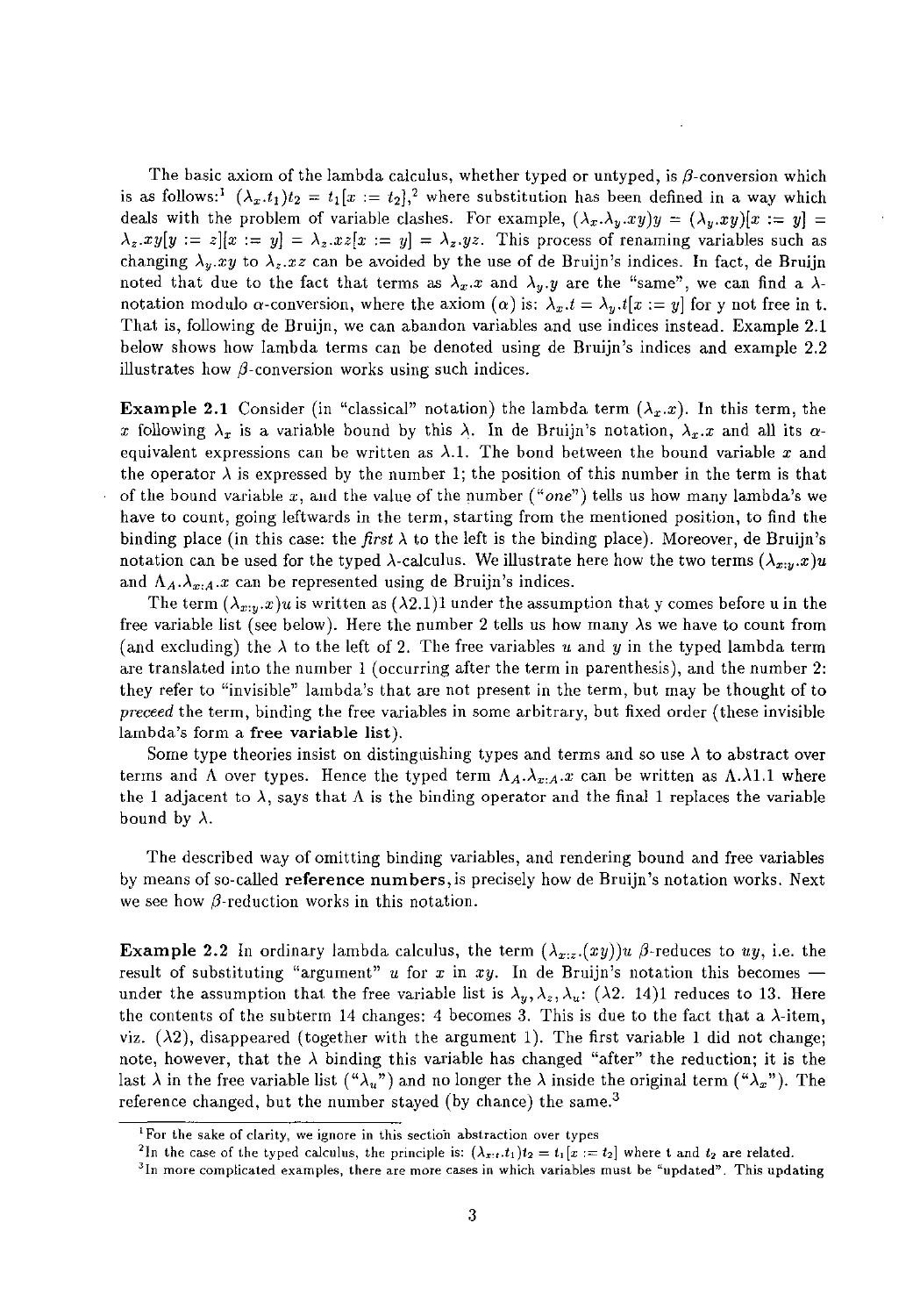We have in examples 2.1 and 2.2 introduced de Bruijn's indices and how they work for  $\beta$ -reduction. In what follows we shall introduce a new notation which uses de Bruijn's indices but assumes a linear representation of terms and which groups term constituents (so-called "items") together in a novel way. This new notation will prove powerful for many applications, of which we study substitutions in detail in this paper.

## 2.2 The new notation

We shall construct terms in typed lambda calculus as a free structure. That is to say, we consider the two main constructive principles for such terms, viz. abstraction and application, as *operations* on terms. Moreover, we allow different kinds of abstractions and applications, denoted by operators  $\lambda, \lambda_1, \lambda_2, \ldots$  for abstraction,  $\delta, \delta_1, \delta_2, \ldots$  for application, and  $\omega, \omega_1, \omega_2, \ldots$ for both kinds of operators. We refer to the set of  $\lambda$ -operators by  $\Omega_{\lambda}$  and to the set of 6-operators by  $\Omega_{\delta}$ . We assume that  $\Omega_{\lambda}$  and  $\Omega_{\delta}$  are disjoint and finite and write  $\Omega$  (or  $\Omega_{\lambda\delta}$ ) for their union.

Operators will be written in infix-notation; that is we shall consider abstraction as a *binary*  operation, linking types to terms *(in this order;* see Example 2.8). Application is a binary operation as well, linking "argument" to "function" again *in this order,* that is to say in the style that writes  $af$  instead of  $fa$  (or  $f(a)$ ) for function  $f$  applied to argument  $a$ . This is not only a matter of taste; it will turn out to have essential advantages in developing a term, theoretically as well as in practical applications of typed lambda calculi.4 Moreover, we take  $\Xi$  to be the set of variables:  $\Xi = \{\varepsilon, 1, 2, \ldots\}$  and use  $x, x_1, y, \ldots$  to denote variables.<sup>5</sup>

**Definition 2.3** *(terms)*  $F_{\Omega}(\Xi)$  *is the free*  $\Omega$ *-structure generated by*  $\Xi$ *, i.e. the set of symbol strings obtained in the usual manner on the basis of*  $\Xi$ , the operators in  $\Omega$  and parentheses. *Elements of F*<sub> $\Omega$ </sub>( $\Xi$ ) are called **terms** or  $\Omega_{\lambda\delta}$ -**terms** *that we shall denote by t,t*<sub>1</sub>,...

Examples of terms are:  $\varepsilon$ , 3,  $(2\delta(\varepsilon\lambda 1))$  (where we assume that  $\lambda \in \Omega_\lambda$  and  $\delta \in \Omega_\delta$ ).<sup>6</sup>

Notation 2.4 *(Item-notation)* We shall place parentheses in an unorthodox manner: we write  $(t_1\omega)t_2$  instead of  $(t_1\omega t_2)$ . This will be called the itemized or item-notation. The reason for using this format is, that both abstraction and application can be seen as the process of fixing a certain part (an "item") to a term:

- the abstraction  $\lambda_{x:t'}$ , *t* is obtained by prefixing the abstraction-item  $\lambda_{x:t'}$  to the term *t*. Hence, according to the infix notation of terms in  $F_{\Omega}(\Xi)$ ,  $t'\lambda t$  is obtained by prefixing  $t'$  $\lambda$  to t.
- the application *tt'* (in "classical" notation) is obtained by postfixing the argument-item *t'* to the term *t*. Now in  $F_{\Omega}(\Xi)$ ,  $t' \delta t$  is obtained by prefixing  $t' \delta$  to *t*.

of variables is an unpleasant consequence of the use of de Bruijn-indices. It is the price we have to pay for the banishing of actual variable names (taking reference numbers instead).

<sup>4</sup>This observation is due to de Bruijn, see [de Bruijn 70] or [de Bruijn 80].

 $5e$  is a special variable that denotes the "empty term". It can be used for rendering ordinary (untyped) lambda calculus; take all types to be  $\varepsilon$ . Another use is as a "final type", like  $\Box$  in Barendregt's cube or in Pure Type Systems (PTS's)

<sup>&</sup>lt;sup>6</sup>There can be different (finitely many)  $\lambda$ 's and/or  $\delta$ 's in terms. In the present paper we shall consider only one of each, denoted  $\lambda$  and  $\delta$ , respectively. Different  $\lambda$ 's can be used, for example, in second-order theories: write  $\lambda = \lambda_2$  and  $\Lambda = \lambda_1$ .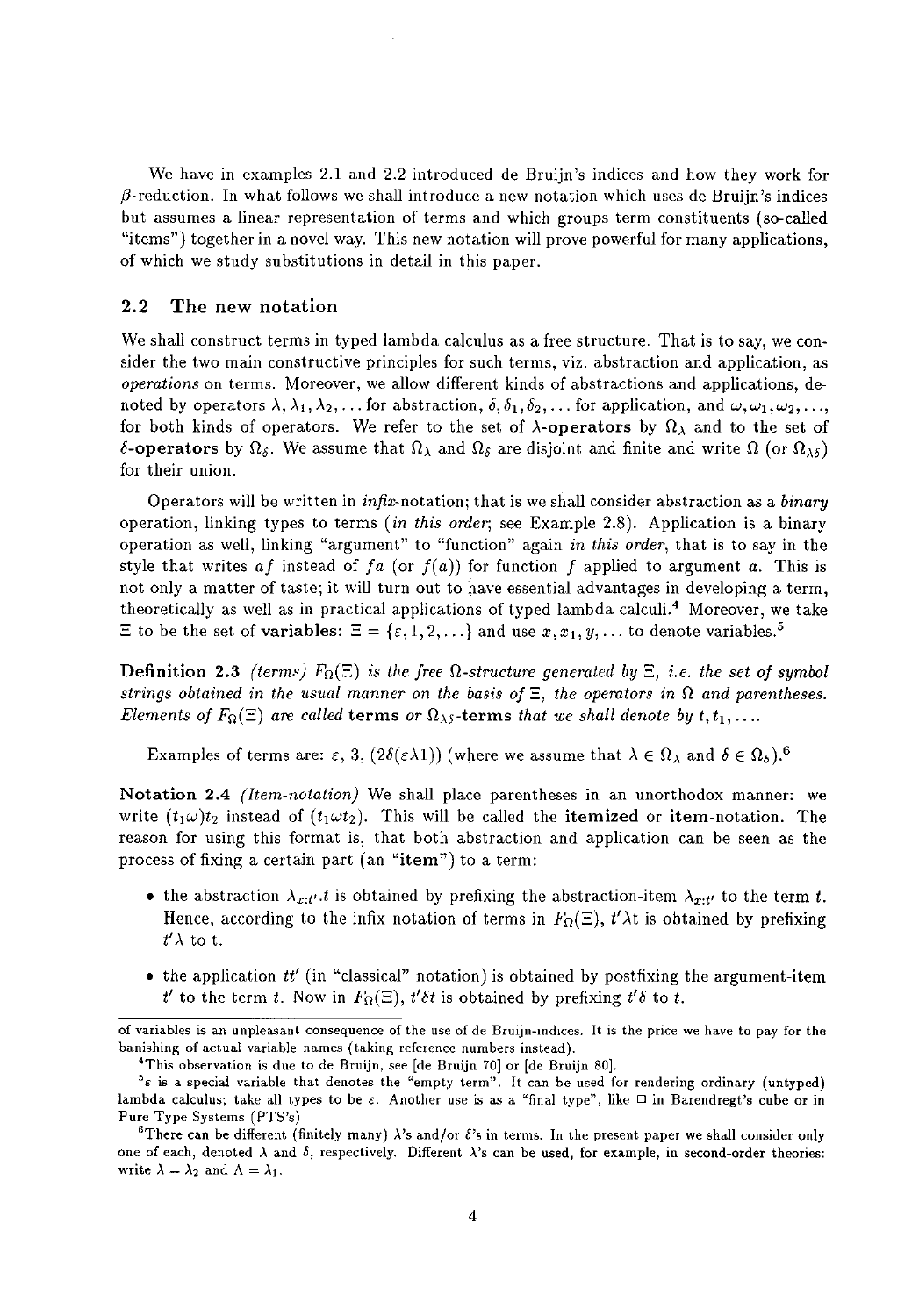In item-notation we write in these cases  $(t')$  and  $(t')$ , respectively. Here both items  $(t')$ . and  $(t' \delta)$  are *prefixed* to the term *t*. We use  $s, s_1, s_i, \ldots$  as meta-variables for items.

Notation 2.5 *(parentheses)* Note the intended parsing convention:

In the term  $(s_1 \ldots s_n x \omega) s'_1 \ldots s'_m y$ , the operator  $\omega$  combines the *full* term  $s_1 \ldots s_n x$  with the *full* term  $s'_1 \ldots s'_m y$ .

So the  $\Omega_{\lambda\delta}$ -term  $(x\omega_1(y\omega_2z))$  becomes in item-notation:  $(x\omega_1)(y\omega_2)z$ . Analogously, the  $\Omega_{\lambda\delta}$ -term  $((x\omega_2y)\omega_1z)$  becomes  $((x\omega_2)y\omega_1)z$ . More concretely:  $(2\delta(\epsilon\lambda1))$  becomes  $(2\delta)(\epsilon\lambda)1$ .<sup>7</sup>

Notation 2.6 *(tree notation)* One can also consider terms as trees, in the usual manner (in this case we shall speak of term trees). In term trees, parentheses are superfluous (see figure 1). In this figure, we deviate from the normal way to depict a tree; for example: we position the root of the tree in the lower left hand corner. We have chosen this manner of depicting a tree in order to maintain a close resemblance with the linear term. This has also advantages in the sections to come. The item-notation suggests a partitioning of the term tree in vertical layers. For  $(x\omega_1)(y\omega_2)z$ , these layers are: the parts of the tree corresponding with  $(x\omega_1)$ ,  $(y\omega_2)$  and z (connected in the tree with two edges). For  $((x\omega_2)y\omega_1)z$  these layers are: the part of the tree corresponding with  $((x\omega_2)y\omega_1)$  and the one corresponding with z.



Figure 1: Term trees, with normal linear notation and item-notation

Notation 2.7 *(name carrying terms)* For ease of reading, we occasionally use customary variable names like *x, y, z* and *u* instead of reference numbers, thus creating name-carrying terms in item-notation, such as  $(u\delta)(y\lambda_x)x$  in Example 2.8. The symbols used as subscripts for  $\lambda$  in this notation are only necessary for establishing the place of reference; they do not **"occur" as variables in the term.** 

**Example 2.8** Consider the typed lambda term  $(\lambda_{x,y}.x)u$ . In item-notation with namecarrying variables this term becomes  $(u\delta)(y\lambda_x)x$ . In item-notation with de Bruijn-indices, it is denoted as  $(1\delta)(2\lambda)$ 1.

The typed lambda term  $u(\lambda_{x:y}.x)$  is denoted as  $((y\lambda_x)x\delta)u$  in our name-carrying itemnotation and as  $((2\lambda)1\delta)1$  in item-notation with de Bruijn-indices. The free variable list, in the name-carrying version, is  $\lambda_y$ ,  $\lambda_u$ , in both examples.

<sup>&</sup>lt;sup>7</sup>In the *Automath*-tradition (cf. [de Bruijn 80]), an abstraction-item  $\lambda_{x:t'}$  (or  $(t'\lambda)$  in our new notation) is called an *abstractor* and denoted as  $[x : t']$ . An argument-item  $t'$  (or  $(t' \delta)$  in our notation) is called an applicator and denoted either as  $\{t'\}$  or as  $\langle t' \rangle$ .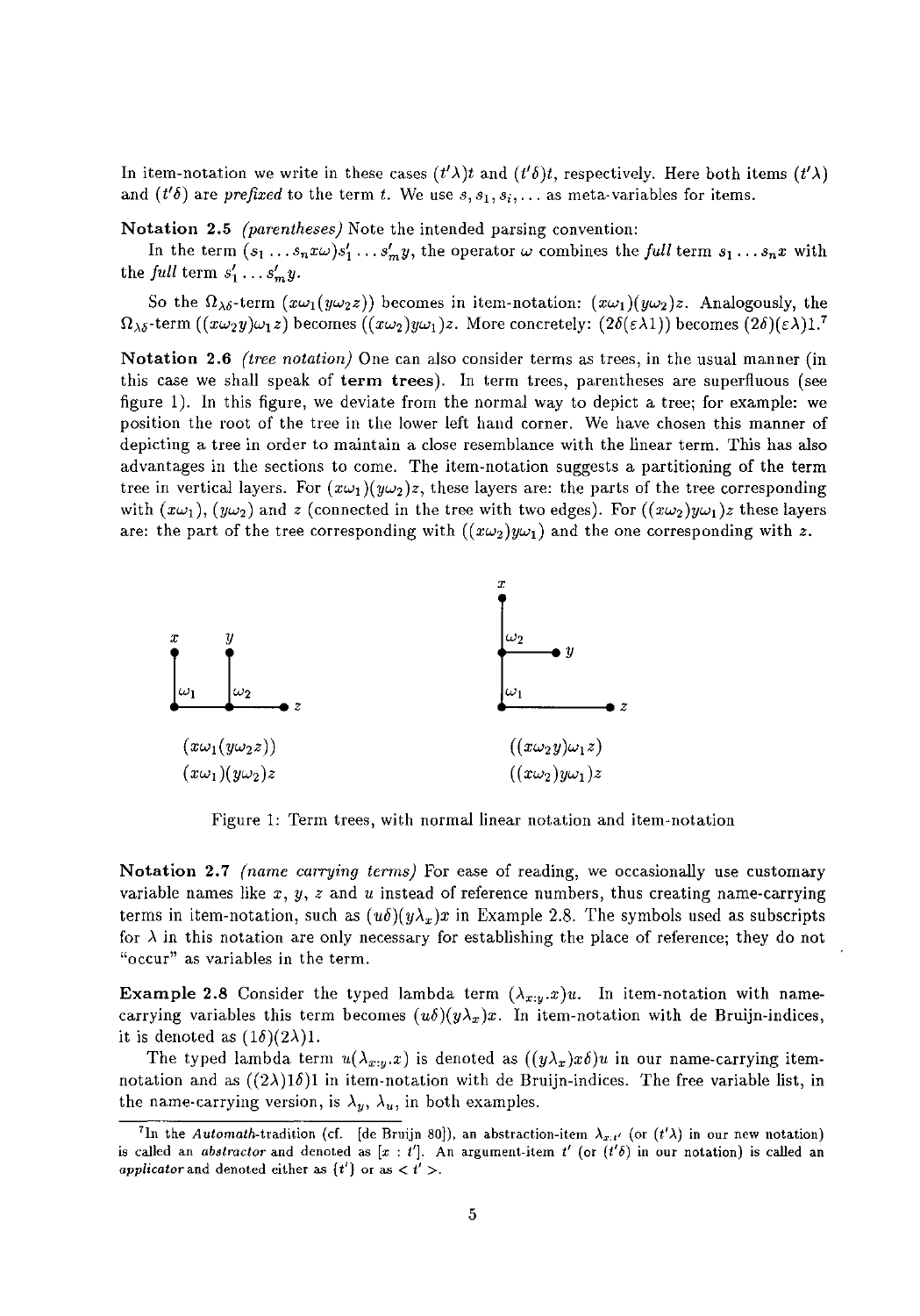The term trees of these lambda terms are given in figure 2. In each of the two pictures, the references of the three variables in the term have been indicated: thin lines, ending in arrows, point at the  $\lambda$ 's binding the variables in question. Note that these lines follow the path which leads from the variable to the root following *the left side* of the branches of the tree. Only the  $\lambda$ 's met do count, the  $\delta$ 's do not.



Figure 2: Term trees with explicit free variable lists and reference numbers

**Example 2.9** Now for  $\beta$ -reduction, the term  $(\lambda_{x,z}(xy))u$   $\beta$ -reduces to uy. In our sugared item-notation this becomes:  $(u\delta)(z\lambda_x)(y\delta)x$  reduces to  $(y\delta)u$  (see figure 3). Note that the presence of a so-called  $\delta$ - $\lambda$ -segment (i.e. a  $\delta$ -item immediately followed by a  $\lambda$ -item, in this example:  $(u\delta)(y\lambda_x)$  is the signal for a possible  $\beta$ -reduction. The "unsugared" version reads: the term  $(1\delta)(2\lambda)(4\delta)1$  reduces to  $(3\delta)1$ .



Figure 3:  $\beta$ -reduction in our notation

We can see from the above example that the convention of writing the argument *before*  the function has a practical advantage: the  $\delta$ -item and the  $\lambda$ -item involved in a  $\beta$ -reduction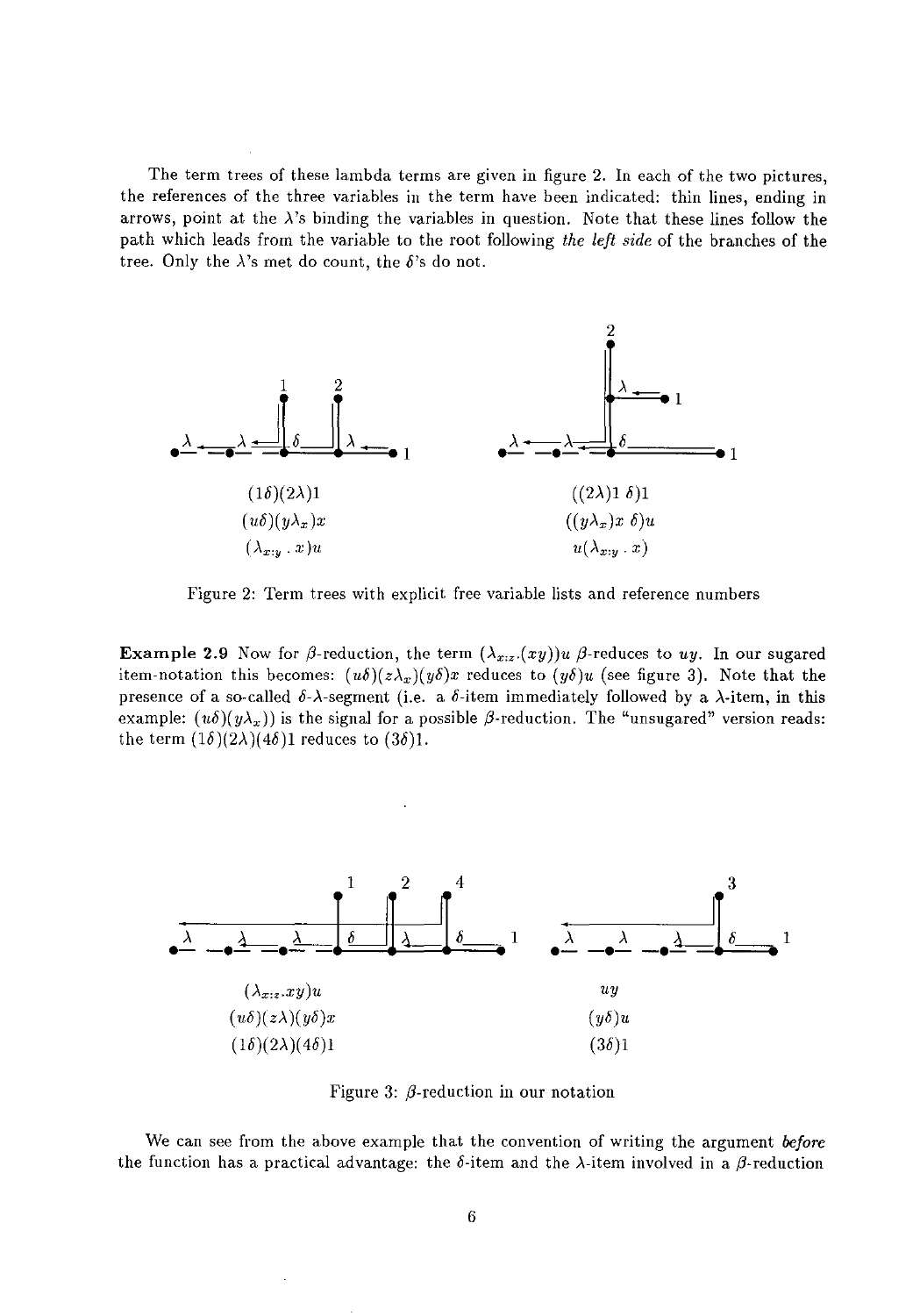occur *adjacently* in the term; they are not separated by the "body" of the term, that can be extremely long! It is well-known that such a  $\delta-\lambda$ -segment can code a definition occurring in some mathematical text; in such a case it is very desirable for legibility that the coded definiendum and definiens occur very close to each other in the term.

# 3 **Reduction**

Nothing so far has been said about the axioms and rules that we assume over our set of terms. In fact, the two indispensable axioms of the  $\lambda$ -calculus, that is  $\beta$ - and  $\alpha$ -conversion, have only lightly been touched in the preceding section. The axiom  $(\alpha)$  got a better deal than ( $\beta$ ) because de Bruijn's indices that were introduced in 2.1 and used in 2.2 make  $\alpha$ conversion unnecessary. What about ( $\beta$ )? Such an axiom ( $\beta$ ):  $(\lambda_x \cdot t_1)t_2 = t_1[x := t_2]$  where substitution  $t_1[x := t]$  is defined by certain metarules has been used in most of the theories of the  $\lambda$ -calculus. Such metalevel substitution however, is unsatisfactory for many reasons, some of which we mention in 3.1. In the rest of the section, we make substitution a part of the formal language for our terms, providing hence a means by which we avoid the disadvantages mentioned in 3.1.

## 3.1 Global vs. local  $\beta$ -reduction

The traditional  $\beta$ -reduction causes a substitution for *all* variables bound by a certain  $\lambda$ . This is not always what is desired. In the case when a definition is coded, it is clear that this kind of  $\beta$ -reduction is too radical: one sometimes wishes to "unfold" a definition at a certain place, but such an unfolding should not concern *all* places where the same definition is used. For example, the notion "continuity of a function" needs a rather complicated definition. Now sometimes, e.g. in a proof, one "goes back to the definition" by substituting the text body of this definition, in which the definiens is expressed. In such a case one certainly does not want as a side effect that the word "continuity" will be replaced by its definiens at all places in the text where it appears.

This is the reason for admitting another kind of  $\beta$ -reduction, called *local*  $\beta$ -reduction, where only one bound variable can be replaced.<sup>8</sup> To emphasize the difference between this local  $\beta$ -reduction and the usual one, we shall call the latter *global*  $\beta$ -reduction.

Another wish is to execute substitutions only when necessary. For this purpose one may decide to postpone substitutions as long as possible ("lazy evaluations"). This can yield profits, since substitution is an inefficient, maybe even exploding, process by the many repetitions it causes. This is the ground for the so-called graph reduction, see e.g. [Peyton Jones 87].

We shall describe substitution as a step-by-step procedure, giving the user the possibilities to use it as he wishes. Our step-wise treatment of substitution and reduction is connected with the wish to unravel these processes in atomary steps. This is no restriction, since we can also combine these steps into the ordinary  $\beta$ -relations.

## 3.2 Adding substitution items

In order to be able to push substitutions ahead, step by step, we shall introduce a new kind of items, called substitution items (or  $\sigma$ -items). These  $\sigma$ -items can move through the

**<sup>8</sup>See also [de Bruijn 87]**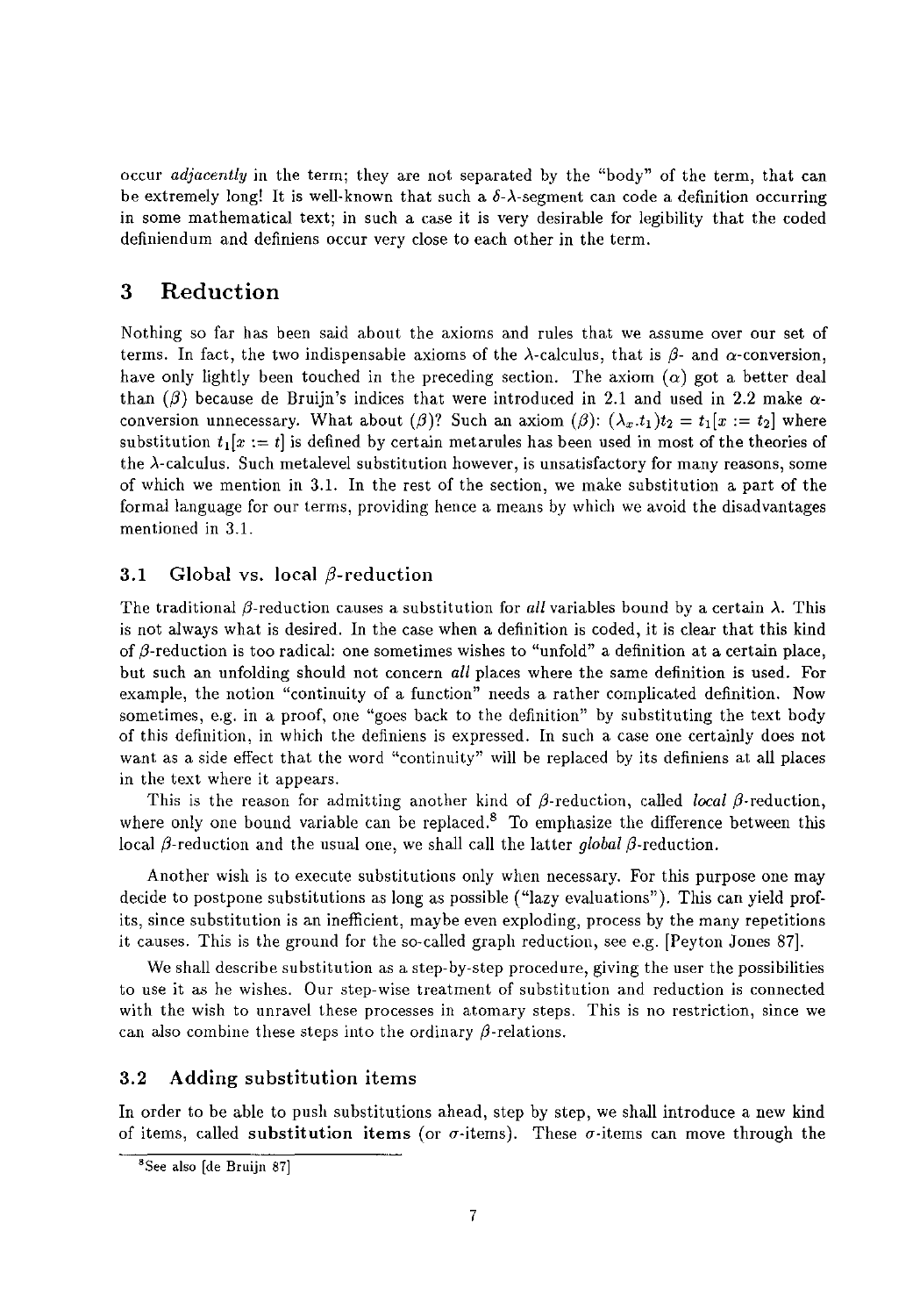branches of the term, step-wise, from one node to an adjacent one, until they reach a leaf of the tree. At the leaf, if appropriate, a  $\sigma$ -item can cause the desired substitution effect. In this manner these substitution items can bring about different kinds of  $\beta$ -reductions.

**Definition 3.1** ( $\Omega_{\lambda\delta\sigma}$ -terms) We extend the set  $\Omega_{\lambda\delta}$  with the finite set  $\Omega_{\sigma}$  (the set of  $\sigma$ operators). The arity of these operators is two. The new  $\Omega$  is called  $\Omega_{\lambda\delta\sigma}$ . We keep to the *same meta level notation of 2.2, but let*  $\omega, \omega_1, \omega_2, \ldots$  *range over*  $\lambda$ -,  $\delta$ - *and*  $\sigma$ *-operators.* 

*In this paper, we take*  $\Omega_{\sigma}$  *to have only one element:*  $\sigma$ *. We use*  $\sigma$  *as an* indexed *operator, numbered with upper indices:*  $\sigma^{(1)}, \sigma^{(2)}, \ldots$  *Hence a*  $\sigma$ *-item has the form:*  $(t'\sigma^{(i)})$ *. Our terms now are*  $\Omega_{\lambda\delta\sigma}$ *-terms.* 

The intended meaning of a  $\sigma$ -item  $(t'\sigma^{(i)})$  is: term  $t'$  is a candidate to be substituted for one or more occurrences of a certain variable; the index  $i$  selects the appropriate occurrences. More on this will follow. Before we do so however, we need to have a new look at the structure of terms taking into account the new substitution items. While doing so we complement the informal definition of terms given in 2.2 and give a number of definitions regarding certain substrings of terms.

#### Definition 3.2 *(items, segments)*

*If*  $\omega$  *is an operator and t a term, then (tw) is an item. A concatenation of zero* or *more items is a* segment.9

We use  $\bar{s}, \bar{s}_1, \bar{s}_2, \ldots$  as meta-variables for segments. Now we are ready to give an abstract formulation (definition 3.3) of all the notions that have been defined so far. We let *V* stand for the set of variables,  $\mathcal O$  for operators,  $\mathcal T$  for terms,  $\mathcal I$  for items and  $\mathcal S$  for segments.

**Definition 3.3** *(variables, operators, tenns, items, segments)* 

 $V=\varepsilon\mid1\mid2\mid...$  $\mathcal{O}=\delta\mid\lambda\mid\sigma\mid\ldots$  $T = V | T T$  $I = (T \mathcal{O})$  $S=\emptyset$  | I  $S$ 

We define a number of concepts connected with terms, items and segments.

**Definition 3.4** *(main items, main segments, empty segments,*  $\omega$ *-items,*  $\omega_1 \dots \omega_n$ *-segments) Each term t is the concatenation of zero or more items and a variable:*  $t \equiv s_1 \ldots s_n x$ . *These items*  $s_1 \ldots s_n$  *are called the main items of t.* 

*Analogously, a segment*  $\overline{s}$  *is a concatenation of zero or more items:*  $\overline{s} \equiv s_1 \ldots s_n$ ; *again, these items*  $s_1 \ldots s_n$  (if any) are called the **main items**, this time of  $\overline{s}$ .

*A concatenation of adjacent main items (in t or*  $\overline{s}$ *),*  $s_m \ldots s_{m+k}$ *, is called a main segment*  $(in t \text{ or } \overline{s}).$ 

*An item (t w) is called an w*-item. *Hence, we may speak about*  $\lambda$ -items,  $\delta$ -items *and*  $\sigma$ -items.

*A segment*  $\overline{s}$  *such that*  $\overline{s} \equiv \emptyset$  *is called an* empty segment; *other segments are* **non**empty. *A* context *is a segment consisting of only A-items.* 

<sup>9</sup>In [de Bruijn 9x] an item is called a *wagon* and a segment is called a *train.*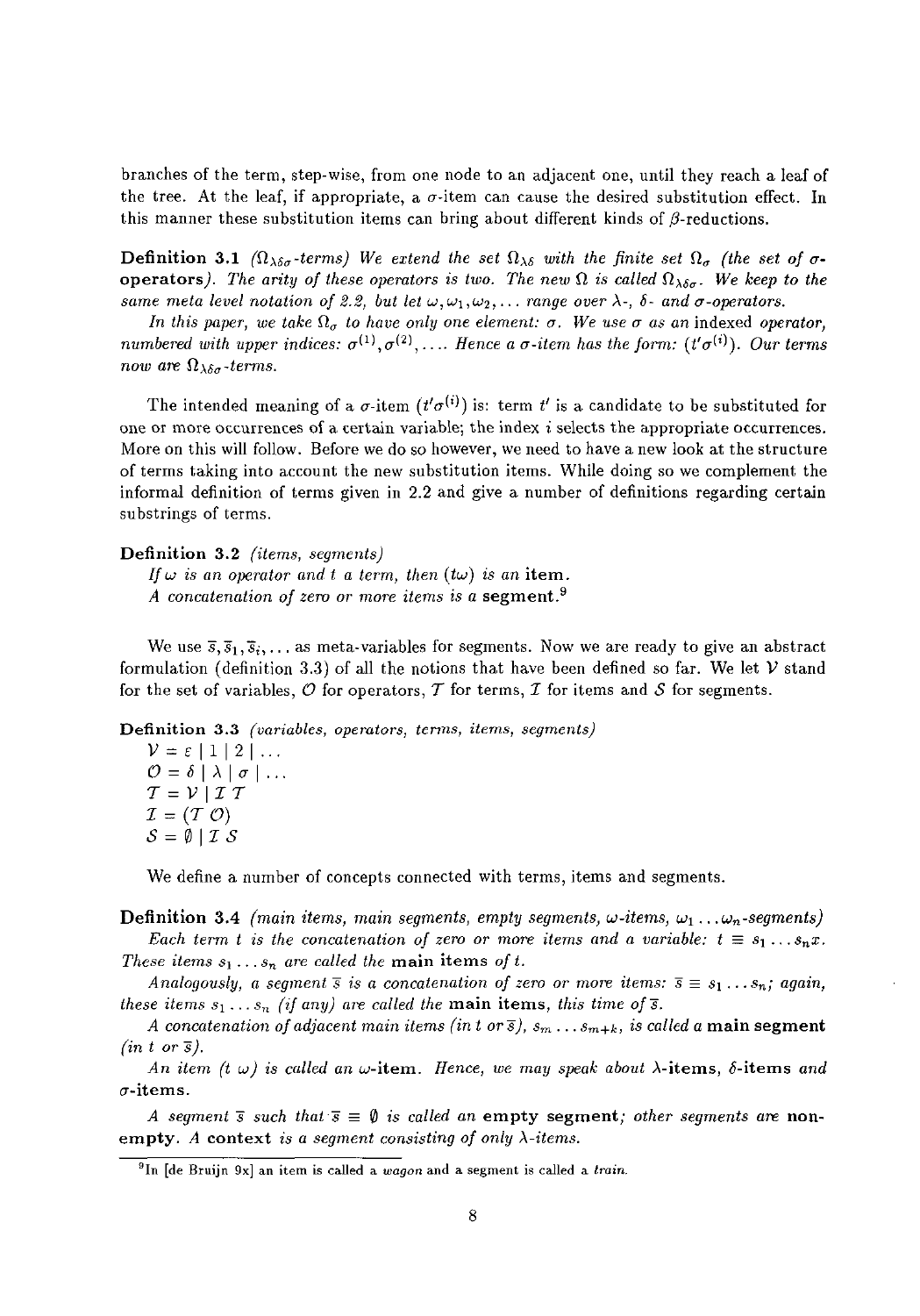*If a segment consists of a concatenation of an*  $\omega_1$ -*item up to an*  $\omega_n$ -*item,*  $\omega_i \in \Omega$ , *this segment may be referred to as being an*  $\omega_1$ -...- $\omega_n$ -segment.

*An important case* is *that of a* o-A-segment, *being* a *o-item immediately followed by a A-item.* 

**Example 3.5** Let the term *t* be defined as  $(\varepsilon \lambda)((1\delta)(\varepsilon \lambda)1\delta)(2\lambda)1$  and let the segment  $\bar{s}$  be  $(\varepsilon \lambda)((1\delta)(\varepsilon \lambda)1\delta)(2\lambda)$ . Then the main items of both *t* and  $\bar{s}$  are  $(\varepsilon \lambda)$ ,  $((1\delta)(\varepsilon \lambda)1\delta)$  and  $(2\lambda)$ , being a  $\lambda$ -item, a  $\delta$ -item, and another  $\lambda$ -item. Moreover,  $((1\delta)(\epsilon\lambda)1\delta)(2\lambda)$  is an example of a main segment of both *t* and  $\bar{s}$ , which is not a context, but a  $\delta$ - $\lambda$ -segment. Also,  $\bar{s}$  is a  $\lambda$ - $\delta$ - $\lambda$ -segment, which is a main segment of t.

**Definition 3.6** *(body, end variable, end operator) Let*  $t = \overline{s}x$  *be a term. Then we call*  $\overline{s}$ *the body of t, denoted body(t), and x the end variable of t, or endvar(t). It follows that*  $t \equiv$  body(t) endvar(t).

*Let*  $s \equiv (t\omega)$  be an item. Then we call t the **body** of s, denoted **body**(s), and  $\omega$  the **end** operator *of s, or* endop(s). *Hence, it holds that*  $s \equiv$  (body(s) endop(s)).

Note that we use the word 'body' in two meanings: the body of a term is a segment, and the body of an item is a term.

Definition 3.7 is an abstract formulation of the above definition.

Definition 3.7 *(body, end variable, body, end operator)* 

 $\texttt{body}(t) = \left\{ \begin{array}{ll} \emptyset & \textit{if } t \in \mathcal{V} \\ i \textit{body}(t') & \textit{if } t = it \end{array} \right.$ *if*  $t = it'$  for some  $i \in \mathcal{I}$ ,  $t' \in \mathcal{T}$  ${b} \circ d y(t) = \begin{cases} \begin{array}{c} v & \text{if } t \in V \\ i \text{ body}(t') & \text{if } t = it' \text{ for some } i \in \mathcal{I}, \ t' \in \mathcal{T} \end{array} \end{cases}$ <br>  ${\rm endvar}(t) = \begin{cases} \begin{array}{c} t & \text{if } t \in \mathcal{V} \\ \begin{array}{c} \text{endvar}(t') & \text{if } t = it' \text{ for some } i \in \mathcal{I}, \ t' \in \mathcal{T} \end{array} \end{cases}$ 

 $\text{body}(i) = t$  if  $i = (t\omega)$  for some  $t \in \mathcal{T}$ ,  $\omega \in \mathcal{O}$ endop $(i) = \omega$  *if*  $i = (i\omega)$  for some  $t \in \mathcal{T}$ ,  $\omega \in \mathcal{O}$ 

Items and segments play an important role in many applications. As explained before, a  $\lambda$ -item is the part joined to a term in an abstraction, and a  $\delta$ -item is the part joined in an application. In using typed lambda calculi for e.g. mathematical reasoning, A-items may be used for assumptions or variable introductions and a  $\delta$ - $\lambda$ -segment may express a definition or a theorem.I°

## 3.3 Step-wise substitution

Now we can give the rules for *one-step a-reduction.* This relation is denoted by the symbol  $\rightarrow_{\sigma}$ . The relation  $\sigma$ -reduction is the reflexive and transitive closure of one-step substitution. It is denoted by  $\rightarrow_{\sigma}$ . We introduce  $\rightarrow_{\sigma}$  as a relation between segments, although it is meant to be a relation between terms. The rules must be read as follows: rule  $\bar{s} \rightarrow_{\sigma} \bar{s'}$  states that  $t \rightarrow \sigma$  *t'* when a segment of the form *s* occurs in *t*, where *t'* is the result of the replacement of this  $\overline{s}$  by  $\overline{s'}$  in t.

<sup>&</sup>lt;sup>10</sup>See also [Nederpelt 90].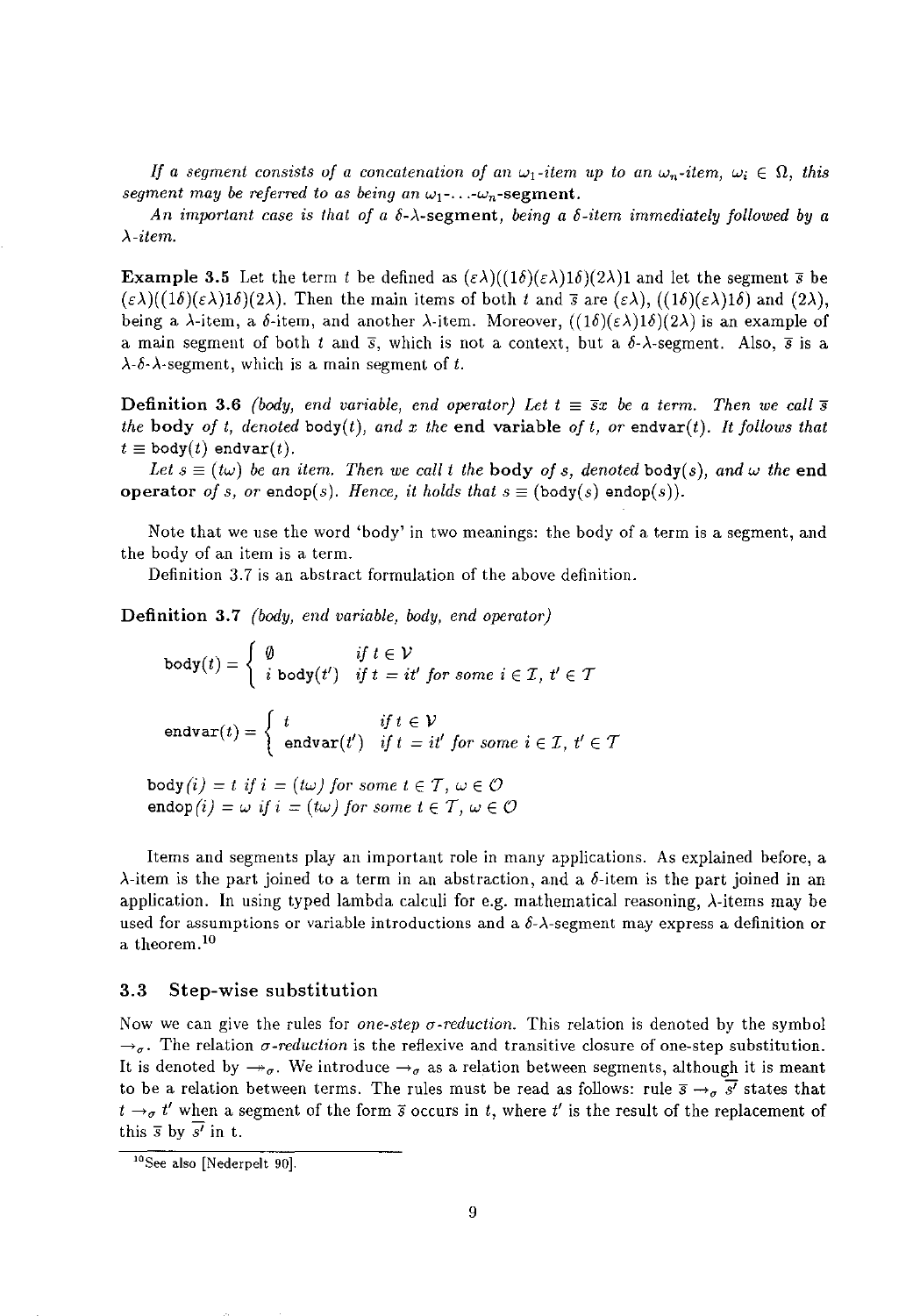Definition 3.8 *(a· reduction) (a.generation rule:)*   $(t_1\delta)(t_2\lambda) \rightarrow_\sigma (t_1\delta)(t_2\lambda)(t_1\sigma^{(1)})$ *(a-transition rules:)*   $(t_1\sigma^{(i)})(t_2\lambda) \rightarrow_{\sigma} (t_1\sigma^{(i)})t_2\lambda$  ( $\sigma_{0\lambda}$ -transition)  $(t_1\sigma^{(i)})(t_2\lambda) \rightarrow_\sigma (t_2\lambda)(t_1\sigma^{(i+1)})$  ( $\sigma_{1\lambda}$ -transition)  $(t_1\sigma^{(i)})(t_2\lambda) \rightarrow_\sigma ((t_1\sigma^{(i)})t_2\lambda)(t_1\sigma^{(i+1)})$  ( $\sigma_{01\lambda}$ -transition)  $(t_1\sigma^{(i)})(t_2\delta) \rightarrow_\sigma ((t_1\sigma^{(i)})t_2\delta)$  ( $\sigma_{0\delta}$ -transition)  $(t_1\sigma^{(i)})(t_2\delta) \rightarrow_\sigma (t_2\delta)(t_1\sigma^{(i)})$  ( $\sigma_{1\delta}$ -transition)  $(t_1\sigma^{(i)})(t_2\delta) \rightarrow_\sigma ((t_1\sigma^{(i)})t_2\delta)(t_1\sigma^{(i)})$  ( $\sigma_{01\delta}$ -transition) *(a-destruction rules:)*   $(t_1\sigma^{(i)})i\rightarrow_\sigma \text{ud}^{(i)}(t_1)$  $(t_1\sigma^{(i)})x \rightarrow_\sigma x$  *if*  $x \neq i$ .

The following details about these rules are to be noted. Firstly, in the  $\sigma$ -generation rule the so-called  $\delta$ - $\lambda$ -segment or reduceable segment  $(t_1\delta)(t_2\lambda)$  stays where it is; this is different from ordinary  $\beta$ -reduction, where both argument and corresponding  $\lambda$  disappear. The reason for not removing this reduceable segment is, of course, that we want to keep a binding  $\lambda$ and the corresponding argument (i.e.  $\delta$ -item) in a term, as long as there still are variables in the term that are bound by that  $\lambda$ . When the substitution process is on its way, existing bonds are maintained. Moreover, when we choose to perform *local*  $\beta$ *-reduction*, then one bound variable disappears in the substitution process, but other bound occurrences of the same variable, which are also possible clients for the same substitution, may stay. We shall see in 3.5 how we can dispose of a reduceable segment when there are no more customers for the  $\lambda$  involved, i.e. when there is no variable bound by this  $\lambda$  in the term.

Secondly, the  $\sigma$ -transition rules occur in two triples, one triple for the case that a  $\sigma$ -item meets a  $\lambda$ -item, and one for the case where a  $\sigma$ -item meets a  $\delta$ -item. In each triple the following three possibilities are covered: the  $\sigma$ -item can move *inside* the item met (upwards in the tree; the cases  $\sigma_0$ , it can jump *over* the item (to the right in the tree;  $\sigma_1$ ), or do both things at the same time  $(\sigma_{01})$ . For the time being, all possibilities may be effectuated. Only in the case that the  $\sigma$ -item jumps over a  $\lambda$ -item (i.e. in the cases  $\sigma_{1\lambda}$  and  $\sigma_{01\lambda}$ ), the index of the  $\sigma$  increases by one. This is because that index counts the number of  $\lambda$ 's actually passed, in order to find the right (occurrence of the) variable involved. The index is also of use in the process of updating the substituted term  $t_1$  (see below).

Thirdly, the  $\sigma$ -destruction rules apply when the  $\sigma$ -item has reached a leaf of the tree. When the index *i* of the  $\sigma$  is in accordance with the value of the variable, then we have met an intended occurrence of the variable; the substitution of  $t_1$  for i takes place, accompanied with an updating (ud) of the variables in  $t_1$ . This updating is necessary, in order to restore the right correspondences between variables in  $t_1$  and  $\lambda$ 's. When the index of  $\sigma$  and the variable in question do not match, then nothing happens to the variable, and the  $\sigma$ -item vanishes without effect.

It is not hard to see that the update function  $ud^{(i)}$  should have the following effect on term  $t_1$ : all *free* variables in  $t_1$  must increase by an amount of *i*. (The  $\sigma$ -generation rule initialized *i* with value 1, for obvious reasons.) This updating is a simple process. The examples below demonstrate how  $\sigma$ -reduction works.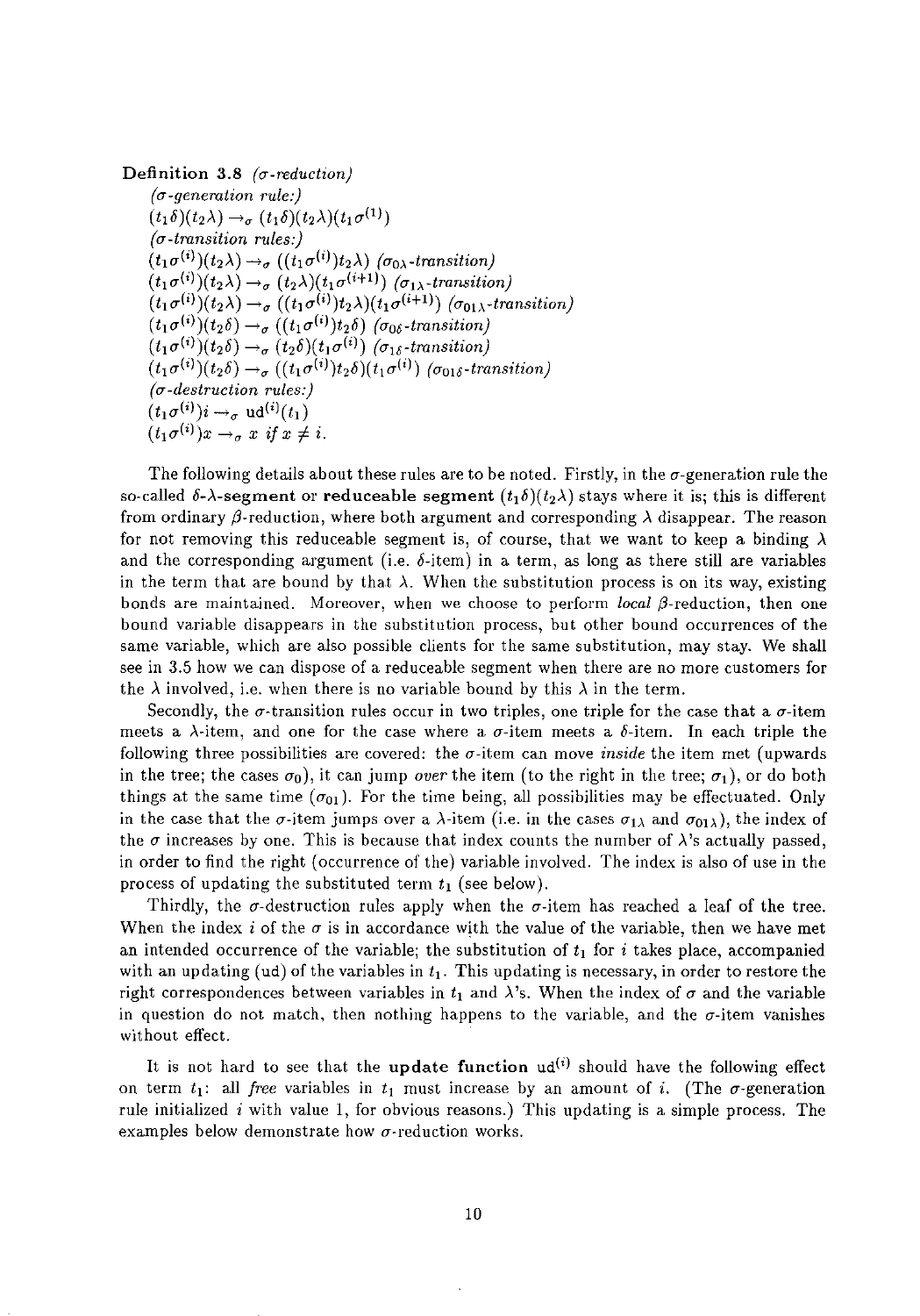**Example 3.9** Let us take example 2.9 and see how  $\sigma$ -reduction works here too. There are 3 cases to consider, depending on the choice concerning the  $\sigma$ -transition rules.

*case 1 (using*  $\sigma_{0\omega}$ *-transition rules)*  $(1\delta)(2\lambda)(4\delta)1\rightarrow_a$  $(1\delta)(2\lambda)(1 \sigma^{(1)})(4\delta)1 \rightarrow \sigma$  $(1\delta)(2\lambda)((1\sigma^{(1)})4\delta)1 \rightarrow a$  $(1\delta)(2\lambda)(4\delta)1$ *case 2 (using*  $\sigma_{1\omega}$ *-transition rules)*  $(1\delta)(2\lambda)(4\delta)1\rightarrow_{\sigma}$  $(1\delta)(2\lambda)(1\sigma^{(1)})(4\delta)1\rightarrow_{\sigma}$  $(1\delta)(2\lambda)(4\delta)(1\sigma^{(1)})1 \rightarrow \sigma$  $(1\delta)(2\lambda)(4\delta)$ ud<sup>(1</sup>)(1)  $\rightarrow$ <sub>a</sub>  $(1\delta)(2\lambda)(4\delta)2$ . *case 3 (using*  $\sigma_{01\omega}$ *-transition rules)*  $(1\delta)(2\lambda)(4\delta)1 \rightarrow_\sigma$  $(1\delta)(2\lambda)(1\sigma^{(1)})(4\delta)1\rightarrow_{\sigma}$  $(1\delta)(2\lambda)((1\sigma^{(1)})4\delta)(1\sigma^{(1)})1 \rightarrow \sigma$  $(1\delta)(2\lambda)(4\delta)$ ud<sup>(1)</sup>(1)  $\rightarrow_{\sigma}$  $(1\delta)(2\lambda)(4\delta)2$ .

The first case is looping, in the second and third cases  $(1\delta)(2\lambda)$  is useless and once we remove it, we should decrease the free variables in  $(4\delta)2$  obtaining hence  $(3\delta)1$  (see figure 4).



Figure 4:  $\sigma$ -reduction when a  $\sigma$ -item meets a  $\delta$ -item

**Example 3.10** Now let us see how  $\sigma$ -reduction works when we have that a  $\sigma$ -item meets a  $\lambda$ -term. Take for example:  $(\lambda_{y:z}.\lambda_{x:z}.y)u$ . In item notation this is  $(1\delta)(2\lambda)(3\lambda)2$  and in sugared notation, it is:  $(u\delta)(z\lambda_y)(z\lambda_x)y$  (see figure 5). This term reduces to  $\lambda_{x,z}.u$  or in term notation  $(2\lambda)2$  and in sugared notation  $(z\lambda)u$ .  $\sigma$ -reduction on this term results in the following 3 cases.

*case 1*   $(1\delta)(2\lambda)(3\lambda)2 \rightarrow_{\sigma}$  $(1\delta)(2\lambda)(1\sigma^{(1)})(3\lambda)2\rightarrow_\sigma$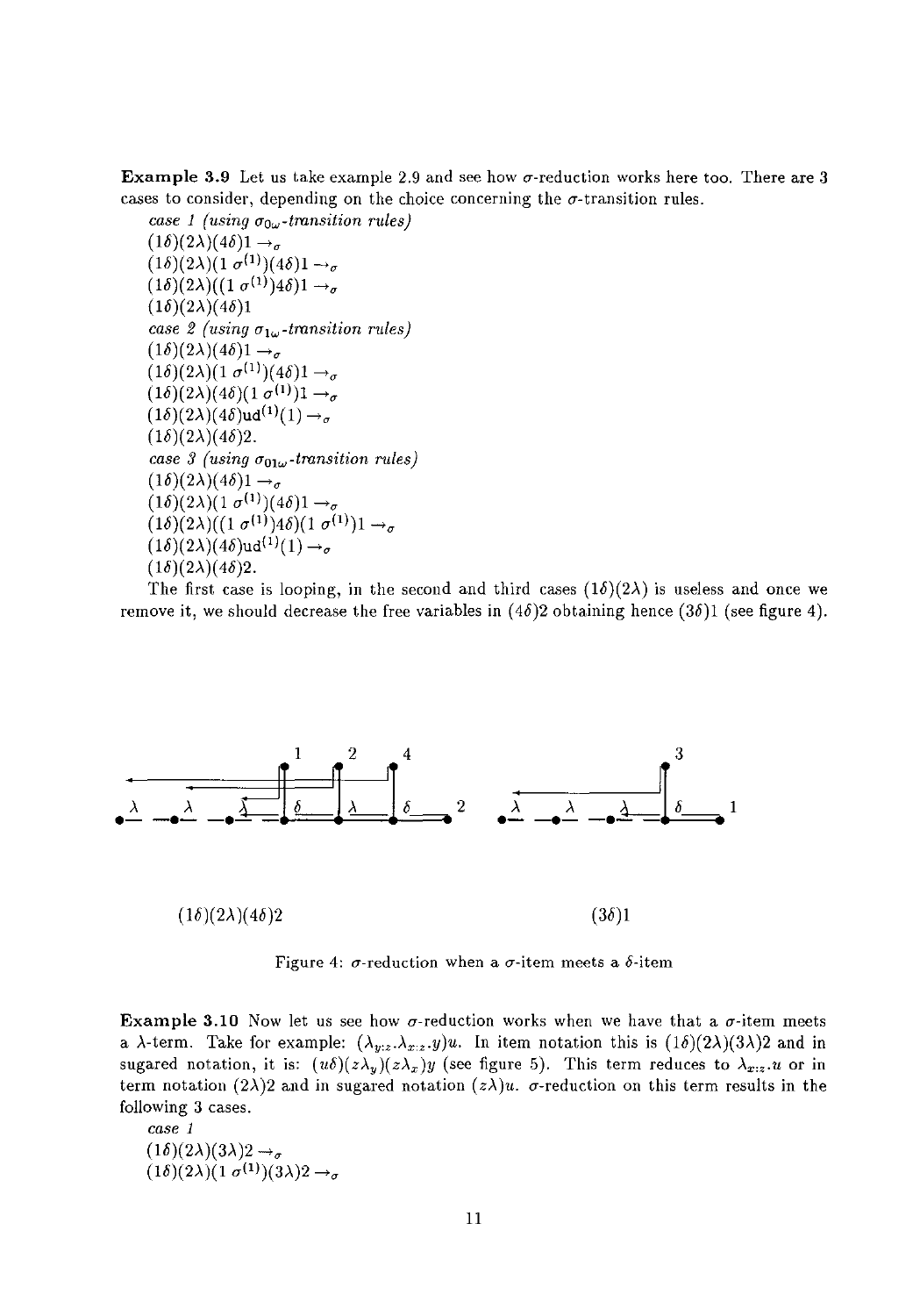```
(1\delta)(2\lambda)((1\sigma^{(1)})3\lambda)2\rightarrow_{\sigma}(1\delta)(2\lambda)(3\lambda)2case 2 
(1\delta)(2\lambda)(3\lambda)2 \rightarrow_{\sigma}(1\delta)(2\lambda)(1\sigma^{(1)})(3\lambda)2\rightarrow_{\sigma}(1\delta)(2\lambda)(3\lambda)(1 \sigma^{(2)})2 \rightarrow \sigma(1\delta)(2\lambda)(3\lambda)ud(2)(1) \rightarrow_{\sigma}(1\delta)(2\lambda)(3\lambda)3.
case 3 
(1\delta)(2\lambda)(3\lambda)2 \rightarrow(1\delta)(2\lambda)(1\sigma^{(1)})(3\lambda)2\rightarrow_{\sigma}(1\delta)(2\lambda)((1\sigma^{(1)})3\lambda)(1\sigma^{(2)})2\rightarrow_{\sigma}(1\delta)(2\lambda)(3\lambda)\text{ud}^{(2)}(1) \rightarrow_{\sigma}(1\delta)(2\lambda)(3\lambda)3.
```
Again the first case is looping, the second and third cases are similar to those of example 3.9. That is  $(1\delta)(2\lambda)$  is useless and once we remove it, we should decrease the free variables in  $(3\lambda)3$  obtaining  $(2\lambda)2$  (see figure 5).



Figure 5:  $\sigma$ -reduction when a  $\sigma$ -item meets a  $\lambda$ -item

We note that our updating is less complicated, but also less general than in the original treatment of de Bruijn-indices (see [de Bruijn 72]), where the usual  $\beta$ -reduction is applied (the global relation) and substitution is not presented as a step-wise process. In explicit substitution procedures as in [Abadi et al. 90], the more general, but complicated update functions are used.

Our loss of generality has the following cause. A  $\sigma$ -item  $(t\sigma^{(i)})$  is supposed to be "cut off" from the rest of the term. Variables in  $t$  may have lost their reference value; in case a variable x in t is bound by a  $\lambda$  outside t, then this binding  $\lambda$  can only be found by taking also the index i into consideration. That is: variables inside a  $\sigma$ -segment are shut off from the "outer world", meaning that their value need not reflect the exact binding place. Only after application of the  $\sigma$ -destruction rule, the updating restores the proper value of such variables (see case 2 of example 3.10).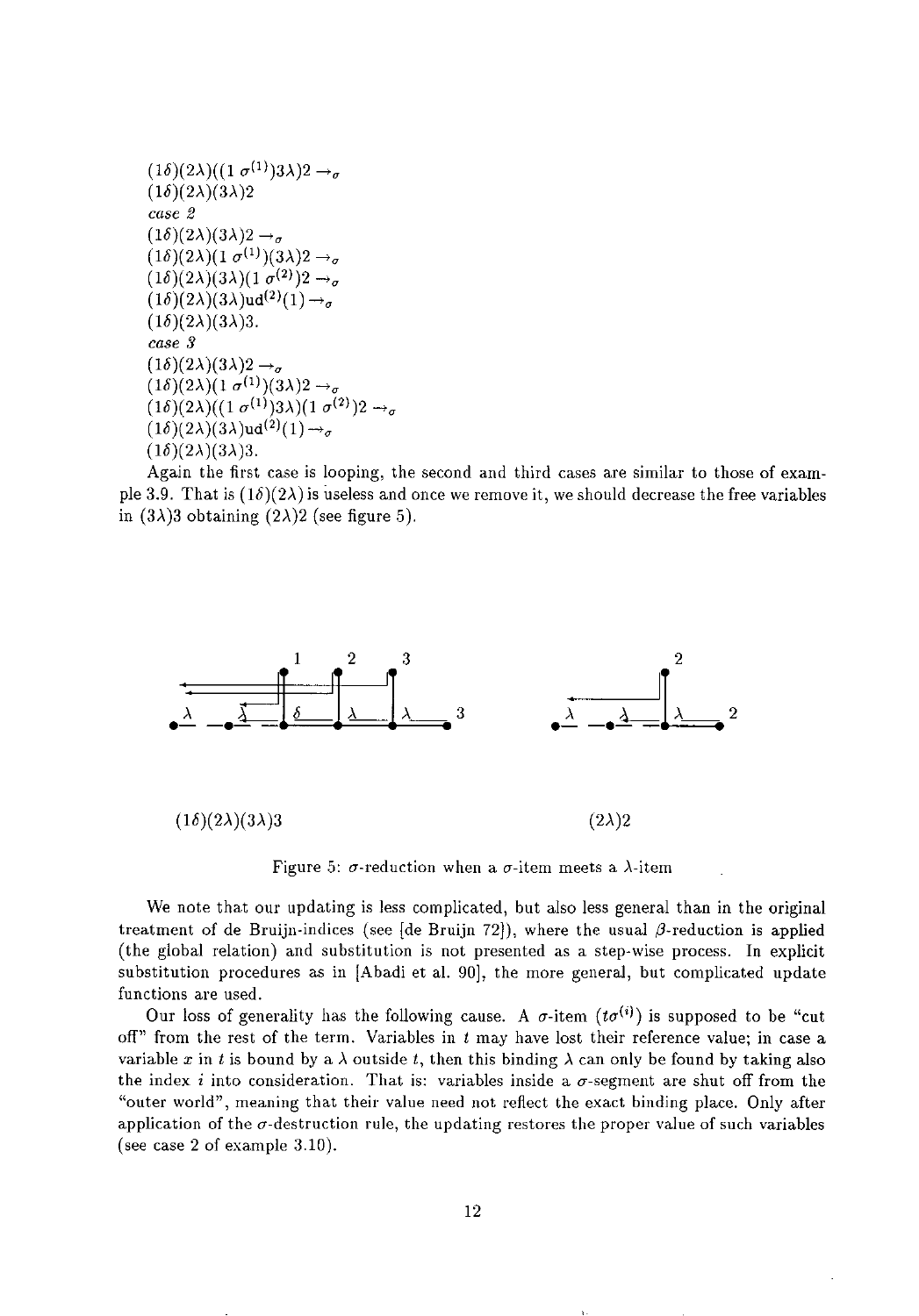In the following subsection we propose a solution for step-wise substitution that does not suffer from the mentioned drawbacks.

## 3.4 A general step-wise substitution

In order to avoid the disadvantages mentioned in subsection 3.3, we shall describe the effect of the update function by means of a step-by-step approach. For this purpose we use a (unary prefix) function symbol  $\varphi^{(k,i)}$  with two parameters k and i. The intention of the indices is the following. Index *i* preserves the variable that has to be replaced by  $t_1$ ; one can also say: i is the number of  $\lambda$ 's that term  $t_1$  has passed by on his way from the reduceable segment to the leaf in question ( $i =$  'increment'). Index k counts the  $\lambda$ 's that are internally passed by in  $t_1$   $(k = 'threshold').$ 

The effect of the updating must be that all free variables in  $t_1$  increase with an amount of *i*; the *k* is meant to identify the free variables in  $t_1$ .

Now, instead of  $ud^{(i)}(t_1)$ , we write  $(\varphi^{(0,i)})t_1$ . We extend our set  $\Omega_{\lambda\delta\sigma}$  with a set of  $\varphi$ operators  $\Omega_{\varphi}$ . As explained above, we use the  $\varphi$ 's with a double index:  $\varphi^{(k,i)}; k, i \in \mathcal{N}$ . We call all  $(\varphi^{(k,i)})$ 's  $\varphi$ -items. Note that the body of a  $\varphi$ -item is always the empty term.

Our terms are now  $\Omega_{\lambda\delta\sigma\omega}$ -terms.

The use of the  $\varphi$ -items is established in the following rules.

#### Definition 3.11 *(* $\varphi$ *-reduction)*

*(u-destruction/<p-genemtion rule:)*   $(t_1\sigma^{(i)})i\rightarrow_\omega(\varphi^{(0,i)})t_1$ *(<p-transition rules:)*   $(\varphi^{(k,i)})(t'\lambda) \rightarrow_{\varphi} ((\varphi^{(k,i)})t'\lambda)(\varphi^{(k+1,i)})$  $(\varphi^{(k,i)})(t'\delta) \rightarrow \varphi ((\varphi^{(k,i)})t'\delta)(\varphi^{(k,i)})$ *(<p-destruction rules:)*   $(\varphi^{(k,i)})x \rightarrow_{\varphi} x + i \text{ if } x > k$  $(\varphi^{(k,l)})x \rightarrow_{\varphi} x \text{ if } x \leq k \text{ or } x \equiv \varepsilon.$ 

There are two  $\varphi$ -destruction rules, the first for the case that *x* is free in  $t_1$  (then a real update occurs), the second for the case that *x* is bound in  $t_1$  or  $x \equiv \varepsilon$  (then nothing happens with *x).* 

Finally, we note that our transition rules as given here do not allow for  $\sigma$ -items to "pass" other  $\sigma$ -items. The reason for this is, that we wish to prevent undesired effects, like an infinite exchange of two adjacent  $\sigma$ -items.

Now, in order to keep the references inside a  $\sigma$ -item correct during the process of  $\sigma$ transition, a  $\varphi$ -item  $(\varphi^{(k,i)})$  is added inside the  $\sigma$ -item, as follows:  $((\varphi^{(k,i)})t\sigma^{(j)})$ . We shall give the rules of this general  $\sigma$ -reduction below.

For convenience sake, we may drop the first index or both indices of the  $\varphi$ , according to the following definition:

## Definition 3.12 *(* $\varphi$ *-abbreviation)*

*For all i*  $\in \mathcal{N}$ ,  $\varphi^{(i)}$  denotes  $\varphi^{(0,i)}$ . Moreover,  $\varphi$  denotes  $\varphi^{(1)}$  (hence =  $\varphi^{(0,1)}$ ).

Now the rules for  $\sigma$ -items can be adapted as follows (cf. Definition 3.8):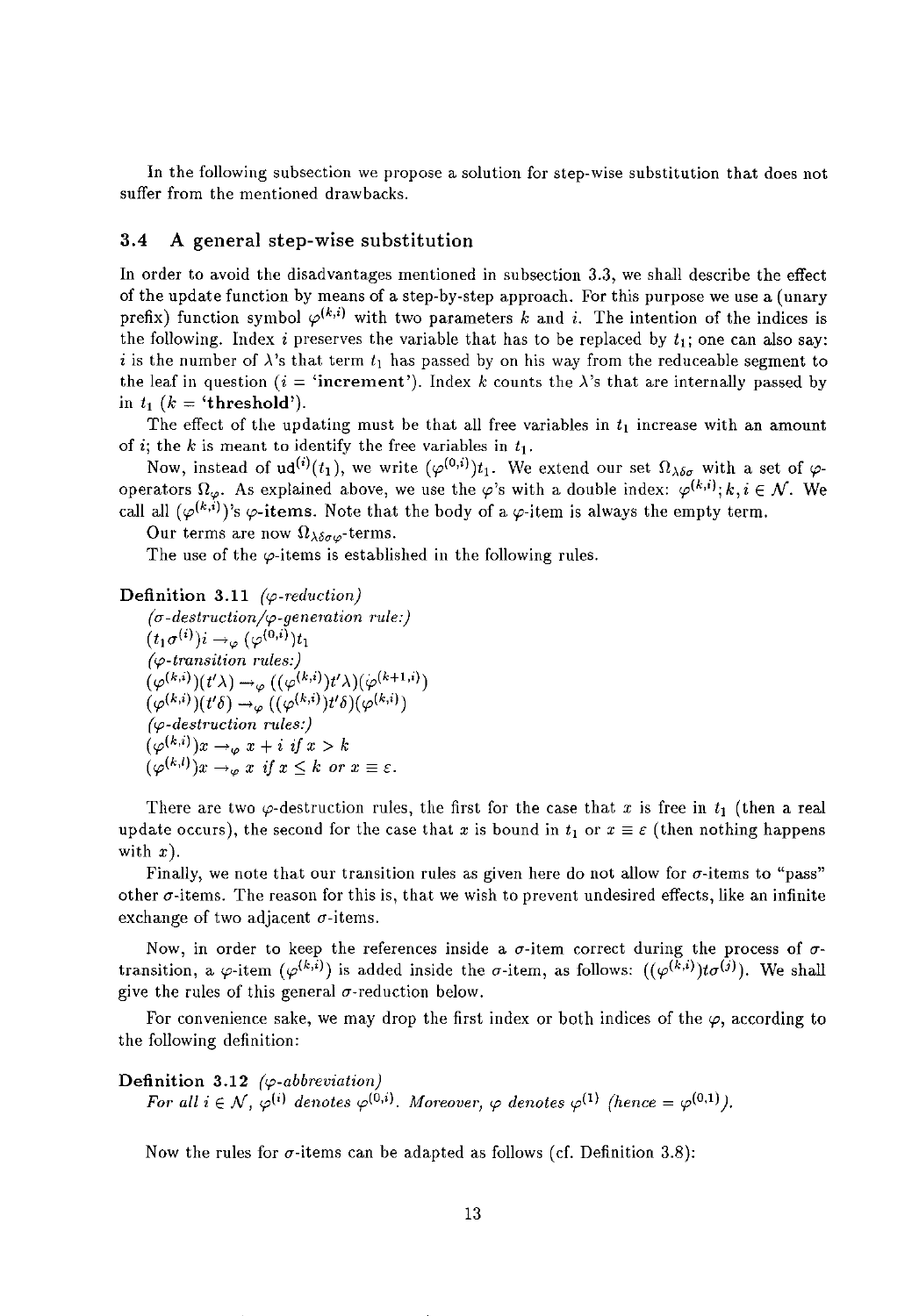**Definition 3.13** *(general a-reduction) (general a-generation rule:)*   $(t_1\delta)(t_2\lambda) \rightarrow_\sigma (t_1\delta)(t_2\lambda)((\varphi)t_1\sigma^{(1)})$ *(general a-transition rules:)*   $(t_1\sigma^{(i)})(t_2\lambda) \rightarrow_\sigma ((t_1\sigma^{(i)})t_2\lambda)$  ( $\sigma_{0\lambda}$ -transition)  $(t_1\sigma^{(i)})(t_2\lambda) \rightarrow_\sigma (t_2\lambda)((\varphi)t_1\sigma^{(i+1)})$  ( $\sigma_1\lambda$ -transition)  $(t_1\sigma^{(i)})(t_2\lambda) \rightarrow_\sigma ((t_1\sigma^{(i)})t_2\lambda)((\varphi)t_1\sigma^{(i+1)})$  ( $\sigma_{01\lambda}$ -transition)  $(t_1\sigma^{(i)})(t_2\delta) \rightarrow_\sigma ((t_1\sigma^{(i)})t_2\delta)$  ( $\sigma_{0\delta}$ -transition)  $(t_1\sigma^{(i)})(t_2\delta) \rightarrow_\sigma (t_2\delta)(t_1\sigma^{(i)})$  ( $\sigma_{1\delta}$ -transition)  $(t_1\sigma^{(i)})(t_2\delta) \rightarrow_\sigma ((t_1\sigma^{(i)})t_2\delta)(t_1\sigma^{(i)})$  ( $\sigma_{01\delta}$ -transition) *(general a-destruction rules:)*   $(t_1\sigma^{(i)})i\rightarrow_\sigma t_1$  $(t_1\sigma^{(i)})x \rightarrow_\sigma x$  *if*  $x \neq i$ .

Note that a term  $t_1 \equiv t'$  changes into  $(\varphi)t'$  when passing a  $\lambda$ ; see e.g. the  $\sigma_{1\lambda}$ -rule. The reason is that the *free* variables in *t'* must be increased by an amount of 1 (remember that  $\varphi = \varphi^{(0,1)}$ , hence the increment is 1).

The obtained  $(\varphi)t'$  is again a term, so one may take  $t_1 \equiv (\varphi)t'$  in the next step.

**Example 3.14** Let us go through example 3.10 but using  $\varphi$ -reduction.

```
case 1 
(1\delta)(2\lambda)(3\lambda)2 \rightarrow_\sigma(1\delta)(2\lambda)((\varphi)1 \sigma^{(1)})(3\lambda)2 \rightarrow_{\sigma}(1\delta)(2\lambda)((\varphi)1\sigma^{(1)})3\lambda))2 \rightarrow \sigma(1\delta)(2\lambda)(3\lambda)2case 2 
(1\delta)(2\lambda)(3\lambda)2 \rightarrow \sigma(1\delta)(2\lambda)((\varphi)1\sigma^{(1)})(3\lambda)2\rightarrow_{\sigma}(1\delta)(2\lambda)(3\lambda)((\varphi)(\varphi)1\sigma^{(2)})2\rightarrow_{\sigma}(1\delta)(2\lambda)(3\lambda)(\varphi)(\varphi)1 \rightarrow_{\varphi}(1\delta)(2\lambda)(3\lambda)3case 3 
(1\delta)(2\lambda)(3\lambda)2 \rightarrow_\sigma(1\delta)(2\lambda)((\varphi)1\sigma^{(1)})(3\lambda)2\rightarrow_\sigma(1\delta)(2\lambda)((\varphi)1\sigma^{(1)})3\lambda)((\varphi)(\varphi)1\sigma^{(2)})2\rightarrow_{\varphi}(1\delta)(2\lambda)((\varphi)1\sigma^{(1)})3\lambda)3\rightarrow_{\sigma}(1\delta)(2\lambda)(3\lambda)3
```
It is not hard to see that this definition gives the same results as Definition 3.8 in the case that we apply the  $\varphi$ -transition rules *after all possible*  $\sigma$ *-transition rules have been ap*plied. However, we have now the possibility to "update" the  $\sigma$ -item at any instance, thus re-establishing the correct bond between bound variable and binding  $\lambda$ . It is also more easy now to find the binding  $\lambda$  of a certain variable in  $t_1$  before updating: following the path from the variable to the root, we just add j for every  $(\varphi^{(j)})$  encountered.

The mentioned  $(\varphi^{(j)})$  may originate as combinations of "simple"  $(\varphi)$ -items. Let us assume for a moment that only one-step  $\sigma$ -reductions are applied to a given term, and no  $\varphi$ -reductions.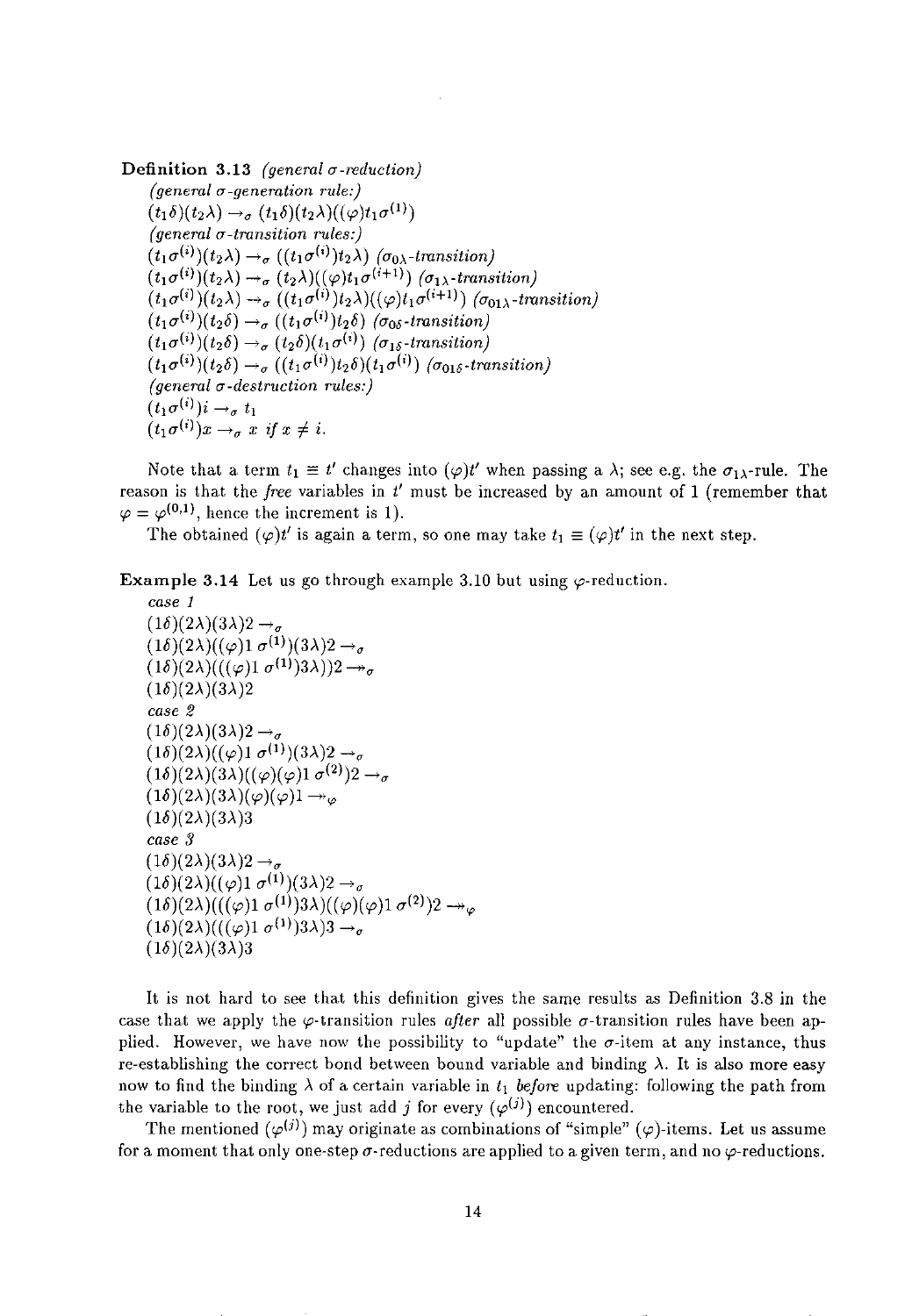Then a  $\sigma$ -item, "travelling" through this term, "collects" as many  $\varphi$ -items ( $\varphi$ ) as it has passed  $\lambda$ -items. These  $\varphi$ -items may be combined, since  $(\varphi)$ ,...  $(\varphi)$  (*i* times) =  $(\varphi)^i$  =  $(\varphi^{(i)})$ .

We can make a few more remarks in this respect.

First, it is not necessary to update *t,* completely. One can easily convince oneself that  $\varphi$ -items with equal first index are *additive*, in the sense that  $(\varphi^{(k,m)})(\varphi^{(k,n)})$  has the same effect as  $(\varphi^{(k,m+n)}),$  for all  $k,m,n \in \mathcal{N}$ . In particular,  $(\varphi^{(m)})(\varphi^{(n)})$  "is"  $(\varphi^{(m+n)})$ . Hence, one may split up  $(\varphi^{(j)})$  into  $(\varphi^{(j')})$  and  $(\varphi^{(j'')})$  in case  $j > 1$  and  $j' + j'' = j$ , and update with  $(\varphi^{(j'')})$ . This process can be repeated at many places. Moreover, a  $\varphi$ -transition can be executed for one or more steps, or left alone, whichever one likes.

Things become more complicated if we desire to combine two adjacent  $\varphi$ -items like  $(\varphi^{(k,i)})$ and  $(\varphi^{(l,m)})$  in one new update function. We do not consider these matters, in order to maintain a simple system.

A second remark is, that there is with this general  $\sigma$ -reduction a feasible possibility for the addition of a  $\sigma_{01\sigma}$ -transition. This can be done, since the bodies of  $\sigma$ -items now contain the correct references, by the extra  $\varphi$ -items added. Hence, we can allow that  $\sigma$ -items intrude **other a-items:** 

Definition 3.15  $(\sigma_{01\sigma}$ -transition)  $(t_1\sigma^{(i)})(t_2\sigma^{(k)}) \rightarrow_{\sigma} ((t_1\sigma^{(i)})t_2\sigma^{(k)})(t_1\sigma^{(i)})$  *if*  $i \neq k$ 

However, as we mentioned already in Subsection 3.3, there is one serious objection against this definition: it can easily give rise to an infinite series of transitions, for example when two  $\sigma$ -items keep playing leap-frog.

In the rest of this paper, we shall consider  $\Omega_{\lambda\delta\sigma\varphi}$ -terms and the *general* step-wise substitution as introduced in this section, unless otherwise stated.

### 3.5 Substitution and  $\beta$ -reduction

So far, we have explained using our reduction  $\rightarrow \sigma$ , how a term containing a  $\delta$ - $\lambda$ -segment can be transformed to another term. We have not yet explained how we can get local and global  $\beta$ -reduction out of such reduction. Moreover, so far in our approach, the reduceable segment is not removed. We still have to supply the tools for eliminating useless reduceable segments. In this section we explain how reduceable segments are removed and how local and global  $\beta$ -reduction are obtained.

We recall here that with global substitution we mean the intended replacement of a whole class of bound variables (all bound by the same abstraction- $\lambda$ ) by a given term; for local substitution we have only one of these occurrences in view. By restricting the choice we have in the  $\sigma$ -transition rules we get local and global reduction. Let us give an example.

**Example 3.16** Take the term  $(\lambda_{x:y}.xx)u$ . There are three possibilities here, either we can have global  $\beta$ -reduction and then obtain  $uu$ , or we can have local  $\beta$ -reduction where the first x of the body  $xx$  is replaced by  $u$ , or we can have local  $\beta$ -reduction where the second x is replaced by  $u$ . Those three cases are easily obtainable from our  $\sigma$ -reduction. Here is how:

The term in our notation is  $(1\delta)(2\lambda)(1\delta)$ 1. Applying  $\sigma$ -reduction we get the following **cases:** 

*case 1*   $(1\delta)(2\lambda)(1\delta)1 \rightarrow_{\sigma}$  $(1\delta)(2\lambda)((\varphi)1\ \sigma^{(1)})(1\delta)1\rightarrow_\sigma$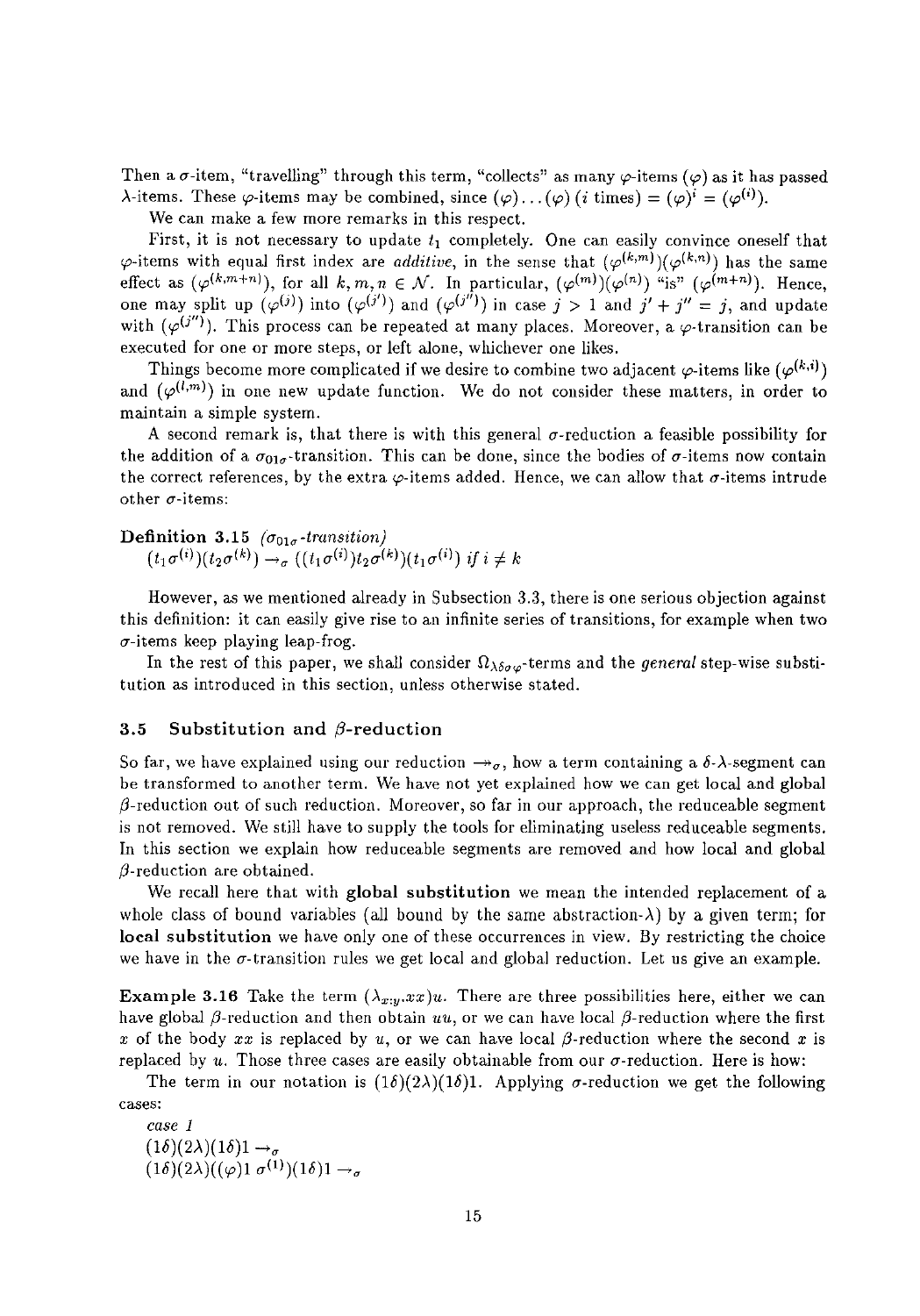```
(1\delta)(2\lambda)((\varphi)1\sigma^{(1)})1\delta)1\rightarrow_{\sigma}(1\delta)(2\lambda)((\varphi)1\delta)1 \rightarrow \varphi(1\delta)(2\lambda)(2\delta)1case 2 
(1\delta)(2\lambda)(1\delta)1 \rightarrow_\sigma(1\delta)(2\lambda)((\varphi)1 \sigma^{(1)})(1\delta)1 \rightarrow_{\sigma}(1\delta)(2\lambda)(1\delta)((\varphi)1\sigma^{(1)})1 \rightarrow_{\sigma}(1\delta)(2\lambda)(1\delta)(\varphi)1\rightarrow_{\varphi}(1\delta)(2\lambda)(1\delta)2.
case 3 
(1\delta)(2\lambda)(1\delta)1 \rightarrow_{\sigma}(1\delta)(2\lambda)((\varphi)1\sigma^{(1)})(1\delta)1\rightarrow_{\sigma}(1\delta)(2\lambda)(((\varphi)1 \sigma^{(1)})1\delta)((\varphi)1 \sigma^{(1)})1 \rightarrow_{\sigma,\sigma}(1\delta)(2\lambda)(2\delta)2
```
Case one comes from using  $\sigma_{0\omega}$ -transition and is the local substitution for the second x in *xx* resulting in  $(\lambda_{x,y} x u)u$ . Case 2 comes from using  $\sigma_{1\omega}$ -transition and is the local substitution of the first *x* resulting in  $(\lambda_{x:y} ux)u$ . The third case comes from using  $\sigma_{01\omega}$ -transition and is the global substitution resulting in  $(\lambda_{x,y}.uu)u$  which should of course be rewritten as *uu* (we still have not removed useless segments). That is: the reduceable segment  $(1\delta)(2\lambda)$  in the result of case 3 should be removed and  $(2\delta)2$  should be changed to  $(1\delta)1$ . Below we will see how to do this. Note however that in cases 1 and 2, we cannot remove  $(1\delta)(2\lambda)$  because we only carried out local substitution on one occurrence of the bound variable and there are occurrences that are still bound by the same  $\lambda$ .

For local  $\beta$ -reduction, as is seen from the example above, we have to make a choice between either  $\sigma_0$  or  $\sigma_1$ , both when meeting a  $\lambda$ - or a  $\delta$ - item, in order to follow the right path to the intended (occurrence of the) variable. For global  $\beta$ -reduction we also have a choice. Syntactically the simplest thing is to choose always the  $\sigma_{01}$ -rules, dispersing the  $\sigma$ -item over all branches to come. However, in the case that we know beforehand which branches lead to an occurrence of the substitutable variable in question, and which do not, we can, at each  $\lambda$ - or  $\delta$ -item met, make the appropriate choice between  $\sigma_0$ ,  $\sigma_1$  or  $\sigma_{01}$ . The last possibility is efficient as regards the  $\sigma$ -transitions; it depends, however, on the implementation whether the mentioned information about branches and variables is present. Alas however, the generation and maintenance of this information has its price as well. Let us hence distinguish four kinds of step-wise  $\beta$ -reduction:

*local, minimal:* Choose at each step the appropriate  $\sigma_0$  or  $\sigma_1$ -rule.

*local, maximal:* Always take  $\sigma_{01}$ ; restrict the  $\sigma$ -destruction rules.

*global, minimal:* Choose at each step the appropriate  $\sigma_0$ -,  $\sigma_1$ - or  $\sigma_{01}$ -rule.

*global, maximal:* Always take  $\sigma_{01}$ .

Of course, there are many intermediate possibilities between minimal and maximal reduction, both for local and for global  $\beta$ -reduction. There also exists a scale of possibilities between local and global: e.g., one may formalize substitution for a *number* of designated **occurrences of a certain variable.**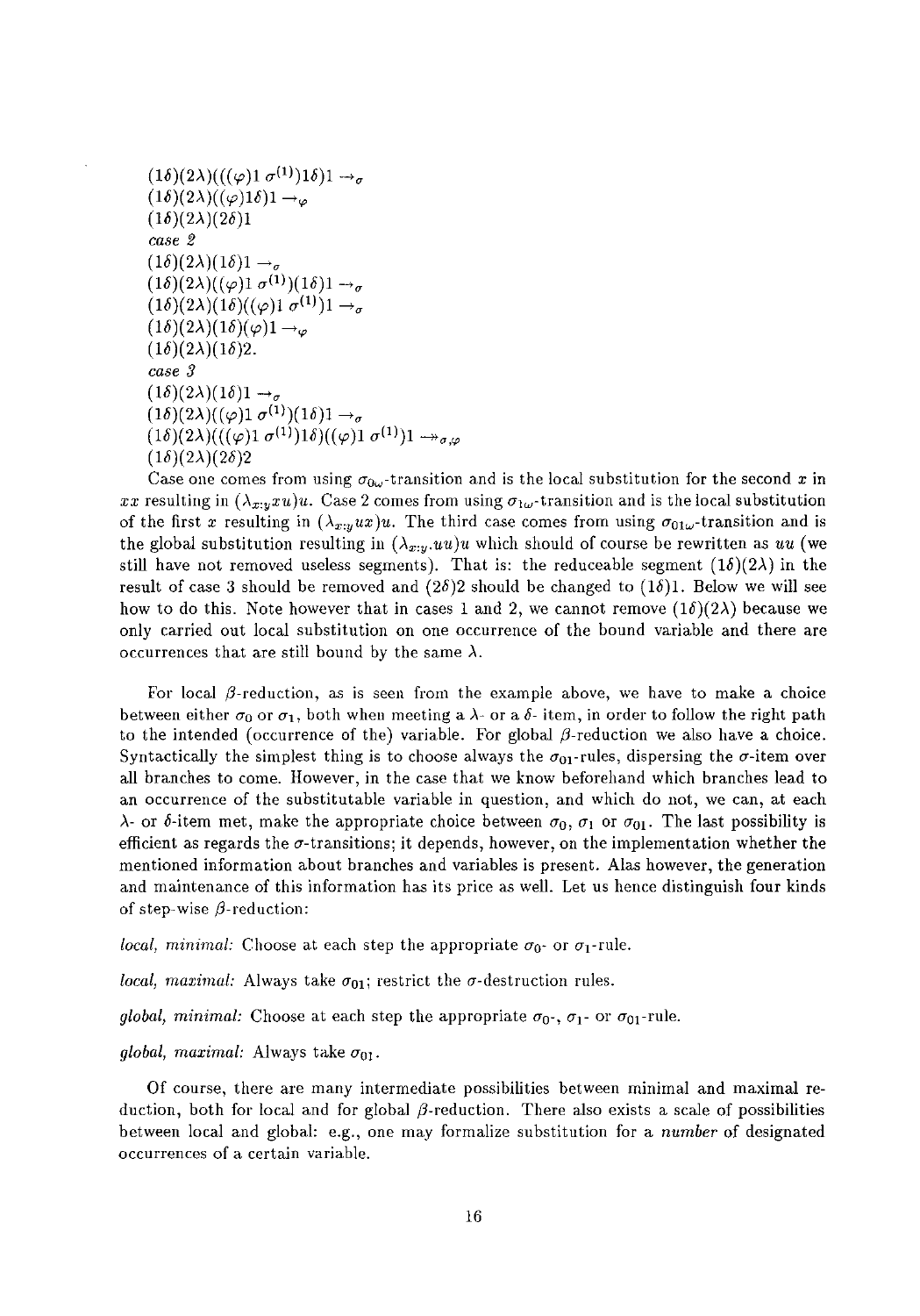A *one-step* local  $\beta$ -reduction of an  $\Omega_{\lambda\delta}$ -term consists of one  $\sigma$ -generation and a local reduction as described above, with either minimal or maximal strategy, executed until the  $\sigma$ in question (and the corresponding  $\varphi$ 's) have disappeared. Cases 1 and 2 of example 3.16 are instances of a one-step local  $\beta$ -reduction. A one-step global  $\beta$ -reduction is defined analogously. Case 3 of example 3.16 is an instance of a one-step global reduction. Note that, in both cases, the reduceable segment is not yet removed.

An option is to distinguish from the beginning between (possible) local and global  $\beta$ reductions, by using different *A*'s and/or  $\delta$ 's. This possibility of different *A*'s and/or  $\delta$ 's was incorporated in our definition of terms in Subsection 2.2; it was, however, not yet used.

For example, we could use  $\lambda_{\text{loc}}$  for a future destination in local reductions and  $\lambda_{\text{glo}}$  for global reductions. A "definition" then could be rendered as a  $\delta$ - $\lambda$ -segment  $(t_1\delta_{\text{loc}})(t_2\lambda_{\text{loc}})$ , ready for local reduction. A "function" could start with a  $\lambda$ -item  $(t_2\lambda_{g10})$ , whereas an "argument" for this function could have the form of a  $\delta$ -item  $(t_1\delta_{g10})$ <sup>11</sup>

Now, for example, the general  $\sigma$ -generation rule of Definition 3.13 obtains two versions:

## Definition 3.17 *(local vs. global a-generation)*

 $(t_1\delta_i)(t_2\lambda_i) \rightarrow_\sigma (t_1\delta_i)(t_2\lambda_i)((\varphi)t_1\sigma_i^{(1)})$ , for  $i = \text{loc}, \text{glo}.$ 

As regards the  $\sigma$ -transition rules, either the  $\sigma_0$ -transition or the  $\sigma_1$ -transition is chosen for  $\sigma_{loc}$ 's, according to the path in the tree that has been prescribed. And  $\sigma_{01}$ -transition is reserved for  $\sigma_{g1o}$ 's. The  $\sigma$ -destruction rules are adapted with an index to the  $\sigma$ , in an obvious **manner.** 

Now we come to the issue of how to remove the useless reduceable segments. Let us keep in mind the two reductions strategies (local and global) and remember that they can overlap. For example, when we have one unique occurrence of the variable to be substituted, as in  $(\lambda_x x)u$  where we have one unique occurrence of the *x* in the body, then both local and global substitutions are the same. Let us hence take some standpoints as to how we are going to treat such an overlap and when we should remove the useless segments.

It will be clear that, in applying local  $\beta$ -reduction, we have a certain reduceable segment and an occurrence of one goal-variable in view, connected by means of a path in the tree. Hence we know that the reduceable segment has actual reductional potencies, i.e. the main  $\lambda$  of the segment binds at least one occurrence of a variable.

As regards global  $\beta$ -reduction, the situation is different. Here the reduceable segment may be "without customers". Then  $\sigma$ -generation is undesirable (especially in the "maximal"versions) since this leads to useless efforts. Hence it seems a wise policy to restrict the use of the  $\sigma$ -generation rule to those cases where the main  $\lambda$  of the reduceable segment does actually bind at least one variable. When this is *not* the case, we shall speak of a **void**  $\delta$ - $\lambda$ -segment. Such a segment may be removed. One may compare this case to the application of a constant function to some argument; the result is always the (unchanged) body of the function in question. For this purpose we define the void  $\beta$ -reduction:

## **Definition 3.18** *(void*  $\beta$ *-reduction)*

*Assume that a*  $\delta$ *-* $\lambda$ *-segment*  $\bar{s}$  occurs in an  $\Omega_{\lambda\delta}$ -term t, where the final operator  $\lambda$  of  $\bar{s}$  does *not bind any variable in t. Let*  $t_1$  *be the scope of*  $\overline{s}$ *. Then t reduces to the term t', obtained from t by removing*  $\bar{s}$  and *replacing*  $t_1$  *by*  $(\varphi^{(-1)})t_1$ *.* 

<sup>&</sup>lt;sup>11</sup> See [Nederpelt 90] for an explanation of these notions "definition", "function" and " argument" with **respect to typed lambda calculus.**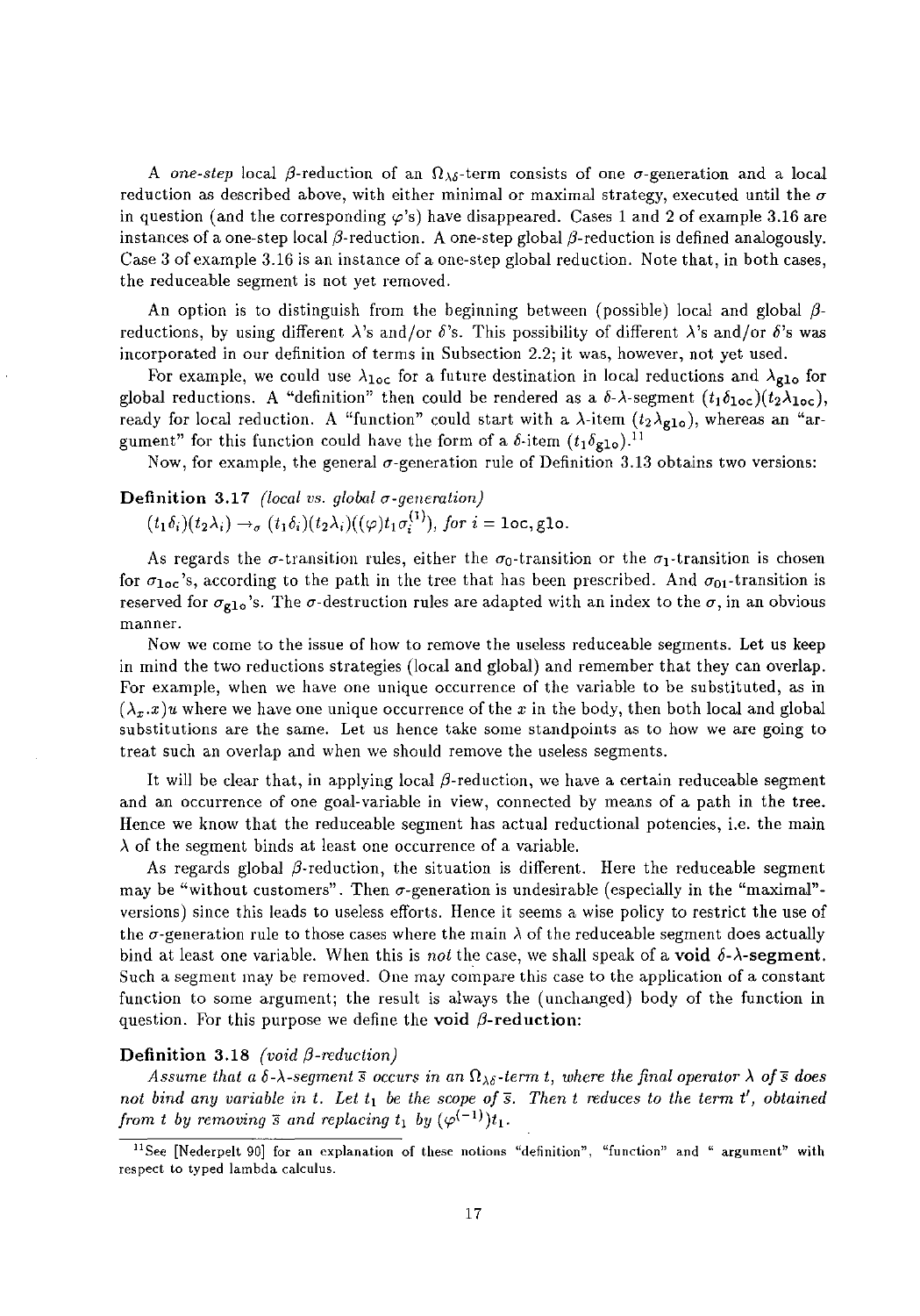*Notation:*  $t \rightarrow a$   $t'$ .<sup>12</sup>

Note the fact that updating here occurs with a *negative* amount of  $-1$ . The reason is that the disappearance of the  $\lambda$  has to be compensated. Moreover,  $\varphi$ -items lose the property of additivity in general because of this negative exponent. For example,  $(\varphi^{(1,1)})(\varphi^{(1,-1)})$  is not equal to  $(\varphi^{(1,0)}) =$  identity, since e.g.  $(\varphi^{(1,1)})(\varphi^{(1,-1)})(1\delta)2 \to_{\varphi} (\varphi^{(1,1)})(1\delta)1 \to_{\varphi} (1\delta)1 \neq (1\delta)2$ . However, by the voidness of the  $\delta$ - $\lambda$ -segment generating a  $\varphi$ -item with negative exponent, such **a situation cannot occur.** 

This discussion might still be a bit unclear. We shall give an example which demonstrates how void segments can disappear.

**Example 3.19** Let us take example 3.9. After  $\sigma$ -reduction we obtained  $(1\delta)(2\lambda)(4\delta)$ ? In this latter term, call it *t*, the  $\delta$ - $\lambda$ -segment (1 $\delta$ )(2 $\lambda$ ) occurs and its  $\lambda$  does not bind any variable in *t*. Moreover,  $(4\delta)2$  is the scope of  $(1\delta)(2\lambda)$  and if in *t* we remove  $(1\delta)(2\lambda)$  and replace  $(4\delta)2$ by  $(\varphi^{(-1)})$ (4 $\delta$ )2 we get (3 $\delta$ )1. Hence *t* reduces to (3 $\delta$ )1.

Now we can describe the usual one-step  $\beta$ -reduction:

### Definition  $3.20$  *(one-step*  $\beta$ *-reduction)*

*One-step*  $\beta$ *-reduction of an*  $\Omega_{\lambda\delta}$ -term is the combination of one  $\sigma$ -generation from a  $\delta$ - $\lambda$ *segment s, the tmnsition of the genemted a-item through the appropriate subterm in a global manner (either minimal or maximal), followed by a number of destructions, until again an*  $\Omega_{\lambda\delta}$ -term is obtained (hence without  $\sigma$ - or  $\varphi$ -items).

*Finally, there follows one void*  $\beta$ *-reduction for the disposal of*  $\overline{s}$ *.* 

Notation 3.21 As usual, we denote one-step  $\beta$ -reduction by  $t \rightarrow_{\beta} t'$ , and (ordinary)  $\beta$ reduction – its reflexive and transitive closure – by  $t \rightarrow g t'.$ 

# **4 Comparison with the explicit substitution of Abadi, Cardelli, Curien and Levy**

In [Abadi et al. 90], the  $\lambda\sigma$ -calculus is introduced, where explicit substitutions are dealt with in an algebraic manner. We give a short survey of the operators that the authors introduce and we discuss some features of the equational theory that is proposed in the paper.

The authors use de Bruijn-indices and define substitutions as index manipulations. A substitution is an infinite list of substitution instructions, one for each natural number greater than 0. For example,  $s = \{a_1/1, a_2/2, a_3/3, \ldots\}$  is a notation for the substitution of the terms  $a_i$  for the indices *i*. When *s* is considered as a function, then  $s(i)$ , the "substituand" for *i*, is  $a_i$ . Another notation for  $s(i)$  is  $i[s]$ .

Such an infinite substitution must be thought of as being a *simultaneous* substitution of all *ai* for i.

It will be clear that infinite substitutions are meant as *meta-notations* for actual simultaneous substitutions, the latter ones being finite and therefore executable. In fact, for any term with de Bruijn-indices there is a maximal number N that can occur as an index; as one can easily see, this number *N* is equal to the number of  $\lambda$ 's occurring in the term plus the

<sup>&</sup>lt;sup>12</sup>This reduction was introduced in [Nederpelt 73], where it was called  $\beta_2$ -reduction. De Bruijn defines a *mini-reduction* as being either a one-step local  $\beta$ -reduction or a void reduction; see [de Bruijn 87].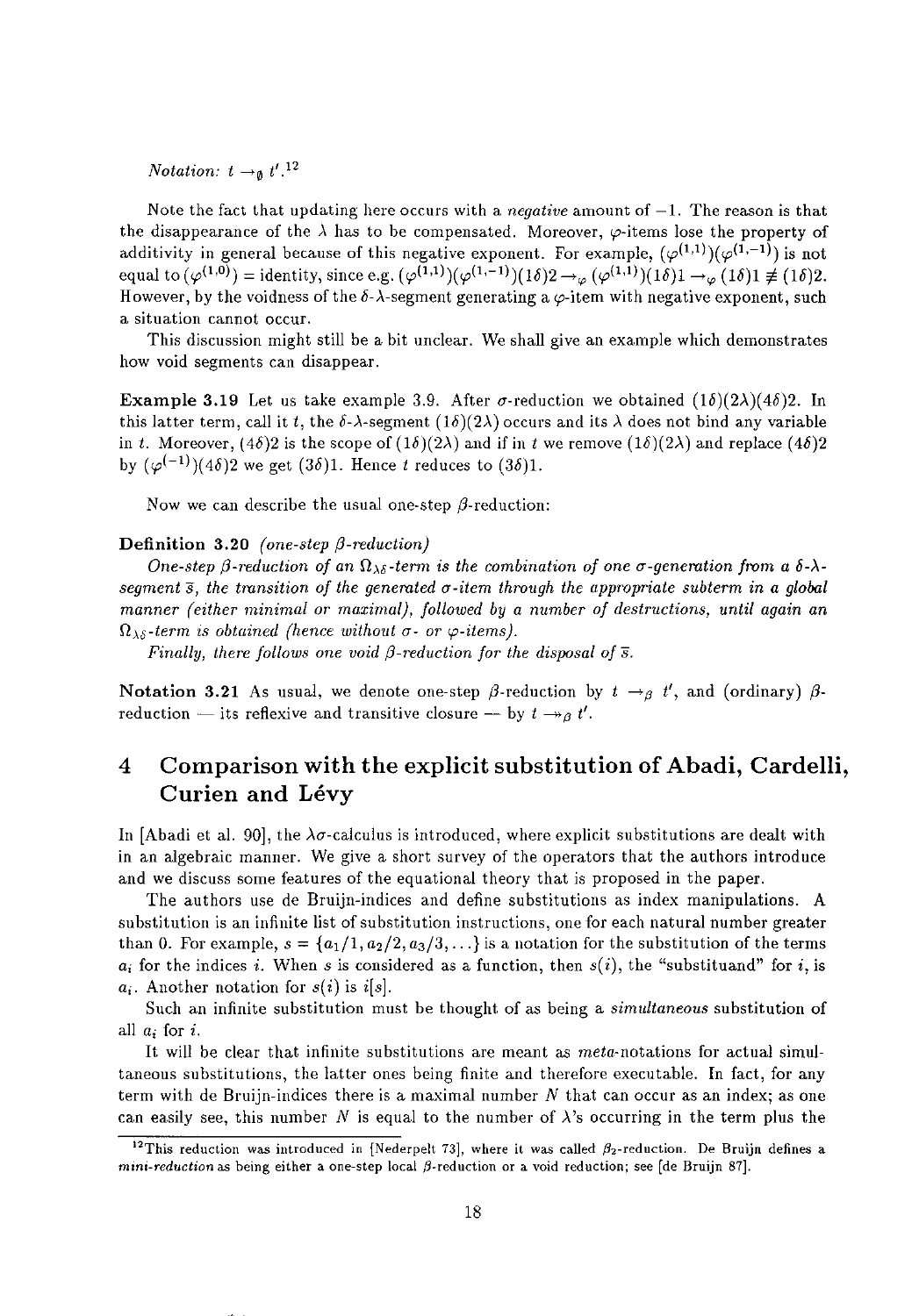number of different free variables that occur in the term. Hence, an infinite substitution for a given term can always be pruned to a finite explicit substitution.

Apart from  $id$  — the identity substitution  $\{i/i\}$  or  $\{1/1, 2/2, ...\}$  — [Abadi et al. 90] introduces three other index manipulations: $^{13}$ 

- $\uparrow$  *(shift), the substitution*  $\{(i+1)/i\}$ *.*
- $\cdot$ , as in  $a \cdot s$ , the *cons* of *a* onto *s*; here *a* is a term and *s* a substitution. The substitution  $a \cdot s$  is the substitution  $\{a/1, s(i)/(i+1)\}$ , that is to say: *a* is alloted to index 1, and all substituands  $s(i)$  are alloted to an index which is one more than the original one *(i)*. For example:
	- $1 \cdot \uparrow = \{1/1, \uparrow (1)/2, \uparrow (2)/3, \ldots\} = id.$
- 0, as in *sot,* the *composition* of sand *t;* here both 8 and *t* are substitutions, and  $s \circ t = \{t(s(i))/i\}$ . For example:

$$
\uparrow \circ (a \cdot s) = \{ (a \cdot s)(\uparrow (i))/i \} = \{ (a \cdot s)(i+1)/i \} = \{ s(i)/i \} = s.
$$

With the help of our system, we can give a soundness proof for the equality axioms in [Abadi et al. 90J. Therefore we "translate" the above operations into the notation introduced in the present paper. We have no direct means to render infinite substitutions, but we introduce *parallel*  $\sigma$ -items for this purpose. Such a parallel  $\sigma$ -item is an infinity of  $\sigma^{(i)}$ -items, one for each number  $i > 0$ . The notation that we use is  $(t_i \sigma^{(i)})$ . The "vector" upper index  $(\bar{i})$  abbreviates a universal quantification. By  $(t_i\sigma^{(\bar{i})})$  we mean the same as Abadi et al. mean with the substitution  $\{t_1/1, t_2/2, \ldots\}$ , i.e. the simultaneous substitution of  $t_i$  for i for all i. Similarly,  $(t_i \sigma^{(i>1)})$  denotes the same as  $\{t_2/2, t_3/3, \ldots\}$ , and so on.

Hence, the definition of the parallel  $\sigma$ -item  $(t_i\sigma^{(i)})$  is that for any variable  $k$ ,  $(t_i\sigma^{(i)})k = t_k$ . We may split such a parallel  $\sigma$ -item in a finite head and an infinite tail, connected with the symbol  $\oplus$ . For example:

 $(t_i \sigma^{(\bar{i})}) = (t_1 \sigma^{(1)}) \oplus (t_i \sigma^{(\bar{i} > 1)}).$ 

Let *a* be a term,  $[s] = (t_i \sigma^{(\overline{i})})$  and  $[s'] = (t_i' \sigma^{(\overline{i})})$ . Then:

- $\lceil id \rceil = (i\sigma^{(i)}),$
- $\mathbf{1} \mathbf{1} = ((i+1)\sigma^{(\overline{i})}),$
- $[a \cdot s] = (a\sigma^{(1)}) \oplus (t_{i-1}\sigma^{(i>1)})$  and
- $[s \circ s'] = (t'_i \sigma^{(\bar{\jmath})})(t_i \sigma^{(\bar{\imath})}).$

It is not hard to see that  $(t'_i\sigma^{(i)})(t_i\sigma^{(i)}) = ((t'_i\sigma^{(i)})t_i\sigma^{(i)})$ , so that we have an alternative translation for  $s \circ s'$ .

Moreover, it will be clear that  $(\varphi)$  - recall definition 3.12 - and  $\uparrow$  (or  $(i + 1 \sigma^{(i)})$ ) have the same effect. The same holds, in general, for  $(\varphi^{(k,l)})$  and  $(i + l \sigma^{(i>k)})$ .

We show that we can justify the algebraic manipulations of Abadi et al. in this setting. Moreover, the equations that the authors give as an axiomatic basis for their equational

**<sup>13</sup>The examples are taken from [Abadi et al. 90]. Note how the operations can be used for algebraic manipulations.**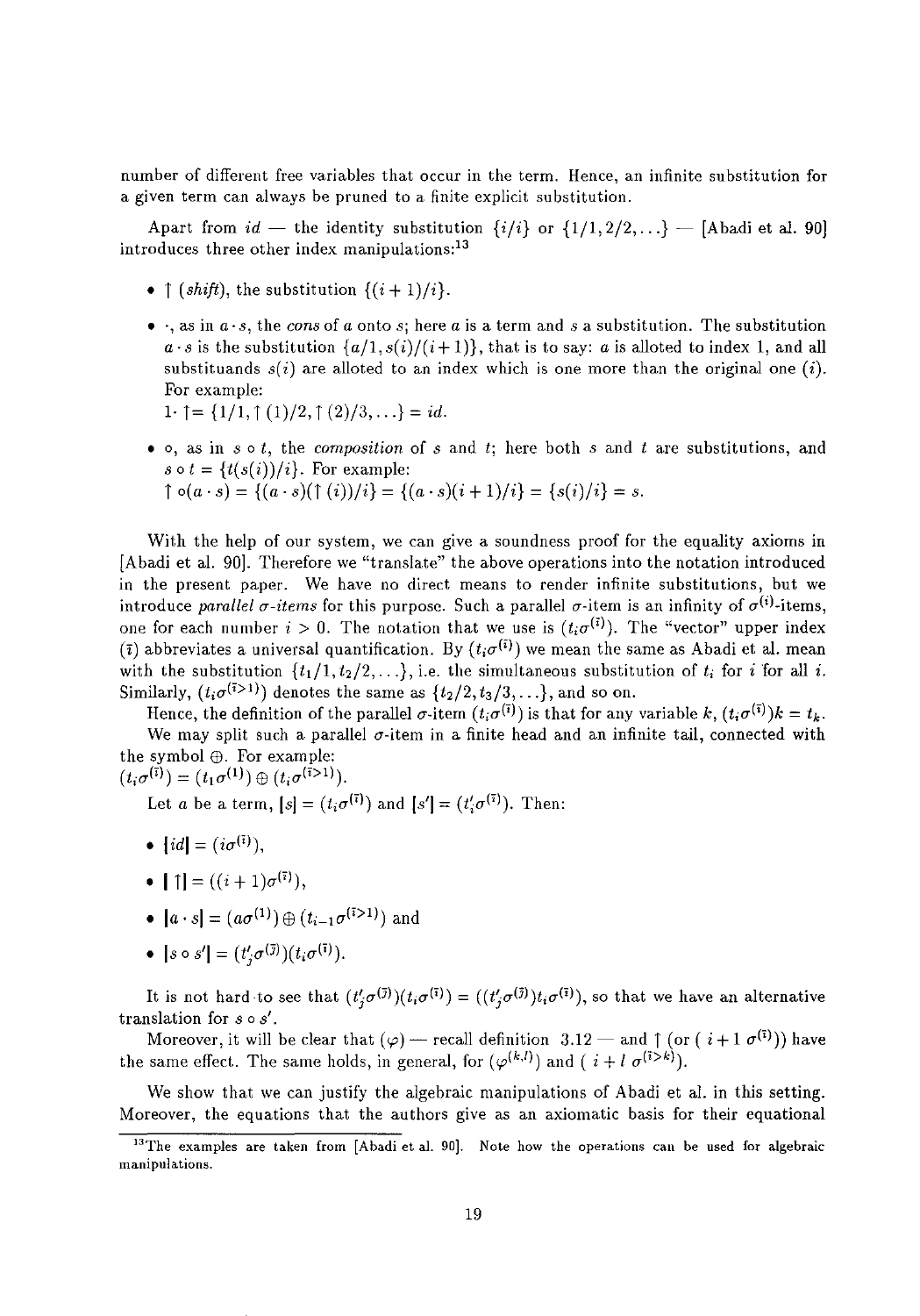theory, can all be *derived* in our approach. In our opinion, this is an important result in favor of the treatment that we propose in this paper.

Moreover, we claim that the introduction of parallel  $\sigma$ -items is only apparently an extension of the system that we discussed in the present paper:

 $-$  the infinity of  $\sigma$ -items can be reduced to a finite number for every given term (we explained this above);

- the "parallel" (simultaneous) character of the substitutions is embodied in our  $\varphi$ -items; this is the only "global" substitution operator for de Bruijn-indices that we need, the  $\sigma$ -items being the vehicles for the substitution.

The latter property follows from the fact that we discriminate between *updating* of de Bruijn-indices and *actual substitutions.* This distinction, absent in [Abadi et al. 90J, simplifies matters considerably.

A comparison between the two systems gives the following results:

- The system of Abadi et al. is based on a set of algebraic equality rules, which are treated with the usual term rewriting techniques. It only works for the usual (global)  $\beta$ -reduction.
- Our system has a wider range of application, since it is also suited for local reduction. Moreover, it seems that the separation of real substitution ans simple updates makes things less complex; we also have the feeling that our system is, in a sense, more **"natural" .**

We give four rules from [Abadi et al. 90] and show their justification in our setting. Those rules are:

- *VarCons:*  $1[a \cdot s] = a$ .
- Abs:  $(\lambda a)[s] = \lambda(a[1 \cdot (s \circ \uparrow)]).$
- *SCons:*  $1[s] \cdot ( \uparrow \circ s) = s$ .
- *Beta:*  $(\lambda a)b = a[b \cdot id]$

To show Beta, we need the equation  $(\varphi^{(-1)})((\varphi)t_1\sigma^{(1)}) = (t_1\sigma^{(1)}) \oplus (\varphi^{(1,-1)})$ . That this equality holds is shown as follows:

 $(\varphi^{(-1)})((\varphi)t_1\sigma^{(1)}) =$  $(i-1 \sigma^{(\bar{i})})((j+1 \sigma^{(\bar{j})})t_1\sigma^{(1)})=$ 

(differentiate between the effect of this substitution on index 1 and on indices  $> 1$ , respectively)

 $(i - 1 \sigma^{(i)})((j + 1 \sigma^{(j)})t_1\sigma^{(1)}) \oplus (i - 1 \sigma^{(i+1)}) =$ (since, as noted above:  $(t_i \sigma^{(i)})(t'_i \sigma^{(j)}) = ((t_i \sigma^{(i)})t'_i \sigma^{(j)}))$  $((i-1 \sigma^{(i)})(j+1 \sigma^{(j)})t_1\sigma^{(1)}) \oplus (\varphi^{(1,-1)}) =$ (by additivity, which holds in this case)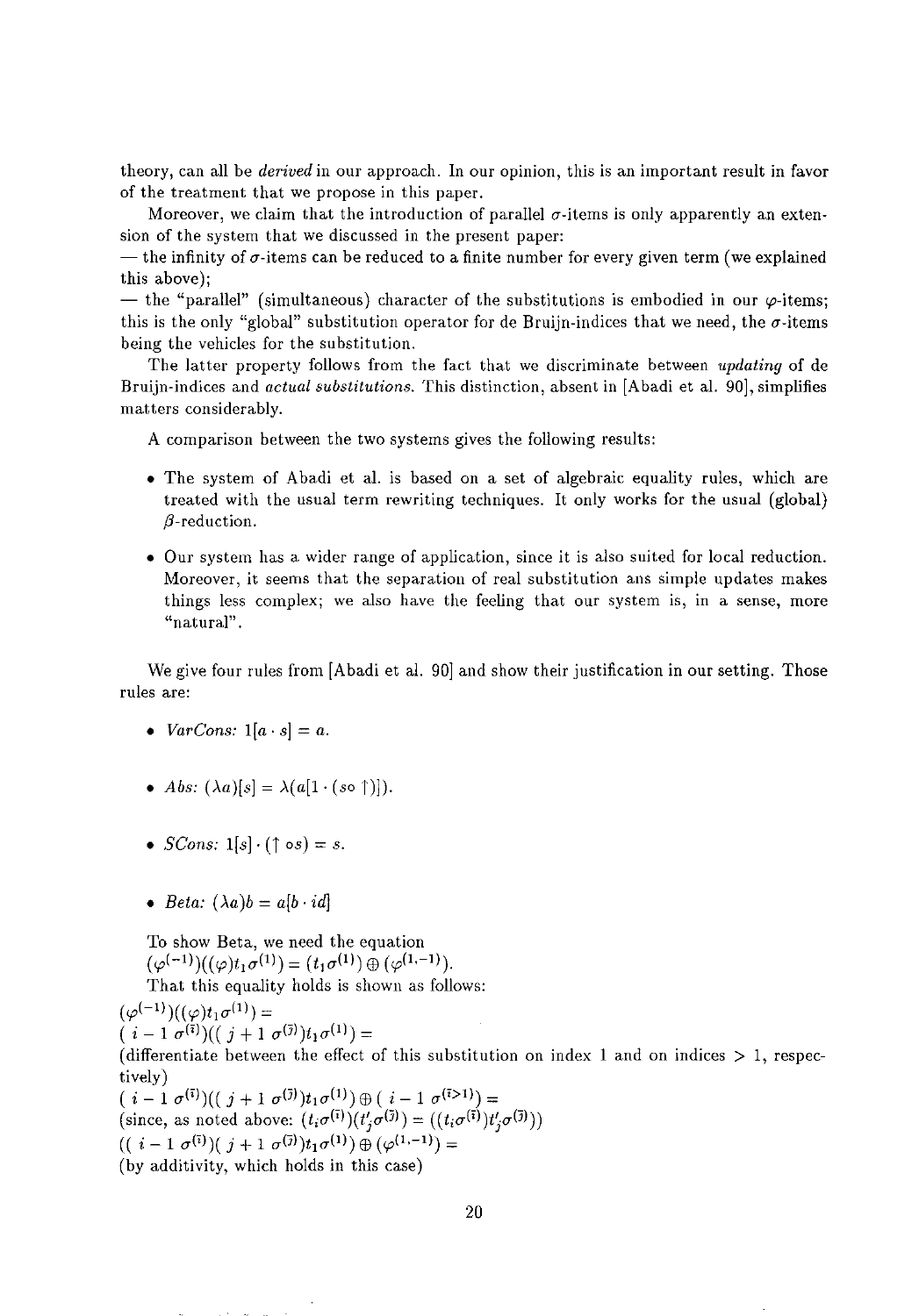$((j\sigma^{(\bar\jmath)})t_1\sigma^{(1)})\oplus(\varphi^{(1,-1)})=$  $(t_1 \sigma^{(1)}) \oplus (\varphi^{(1,-1)})$ .

Now, here is how the above four rules can be derived in our system:

*• VarCons:*   $[1[a \cdot s]] = [(a \cdot s)1] = ((a\sigma^{(1)}) \oplus (t_{i-1}\sigma^{(i)}))1 \rightarrow_{\sigma} a.$ 

*• Abs:* 

 $[(\lambda a)[s]] = (t_i \sigma^{(\bar{\imath})})(\lambda)a \rightarrow_\sigma (\lambda)((\varphi)t_{i-1}\sigma^{(\bar{\imath} > 1)})a,$ since  $(t_i\sigma^{(i)})(\lambda)a \rightarrow_\sigma (\lambda)((\varphi)t_i\sigma^{(i+1)})a$  for each *i*;  $\left[\lambda(a[1\cdot (s\circ \hat{\uparrow})]\right] = (\lambda)((1\hat{\sigma}^{(1)})\oplus ((\varphi)t_{i-1}\sigma^{(i>1)}))a =$  $=(\lambda)((\varphi)t_{i-1}\sigma^{(i>1)})a,$ since  $\int$ so  $\uparrow$ ] =  $((j + 1 \sigma^{(\bar{\jmath})})t_i \sigma^{(\bar{\imath})}) = ((\varphi)t_i \sigma^{(\bar{\imath})}).$ 

- *SCons:*   $[1[s] \cdot (1 \circ s)] = ((t_i \sigma^{(1)})1 \sigma^{(1)}) \oplus ((t_j \sigma^{(j)})i \sigma^{(i>1)}) =$  $= (t_1 \sigma^{(1)}) \oplus (t_i \sigma^{(1)}) = (t_i \sigma^{(1)}) = [s].$
- *Beta:*

The traditional rule of  $\beta$ -reduction has the following form in our system  $(t_1\delta)(t_2\lambda) \rightarrow_\sigma (\varphi^{(-1)})((\varphi)t_1\sigma^{(1)}).$ This enables us directly to derive the translation of the *Beta-rule:*   $[(\lambda a)b] = (b\delta)(\lambda)a \rightarrow_{\sigma} (\varphi^{(-1)})((\varphi)b\sigma^{(1)})a;$  $[a[b \cdot id]] = ((b\sigma^{(1)}) \oplus (i-1\sigma^{(1)})a] =$  $((b\sigma^{(1)})\oplus (\varphi^{(1,-1)}))a.$ Hence,  $(\lambda a)b = a[b \cdot id]$  from the equation shown above.

## **5 Conclusions**

In this paper we started in Section 2 with a novel description of term formation, regarding abstraction and application as binary operations. The item-notation of terms enabled us to create a term progressively, or module-like, so to say, in analogy with the manner in which mathematical and logical ideas are developed. Variables and variable bindings obtained a natural place in this setting, both in the name-carrying as in the name-free version, the latter by means of de Bruijn-indices.

Two notational features are of great advantage in this respect: the first is to give the argument prior to (i.e. in front of) the function; the second, of minor importance, is that a type precedes the variable which it regards.

In Section 3 we focussed on the relation of reduction. We differentiated between several versions of  $\beta$ -reduction, for example between global  $\beta$ -reduction (the ordinary one) and local  $\beta$ -reduction, necessary for unfolding a defined name in only one place.

In describing these versions of  $\beta$ -reduction, we defined the notion of step-wise substitution, being the utmost refinement of the reduction-concept. For this step-wise reduction we introduced  $\sigma$ -items as a part of the term syntax, thus making substitution an explicit procedure. The step-wise character of the corresponding reduction relation and of many other described procedures enables a flexible approach, in the sense that the user may choose how **to combine basic steps into combined ones, depending on the circumstances. For instance,**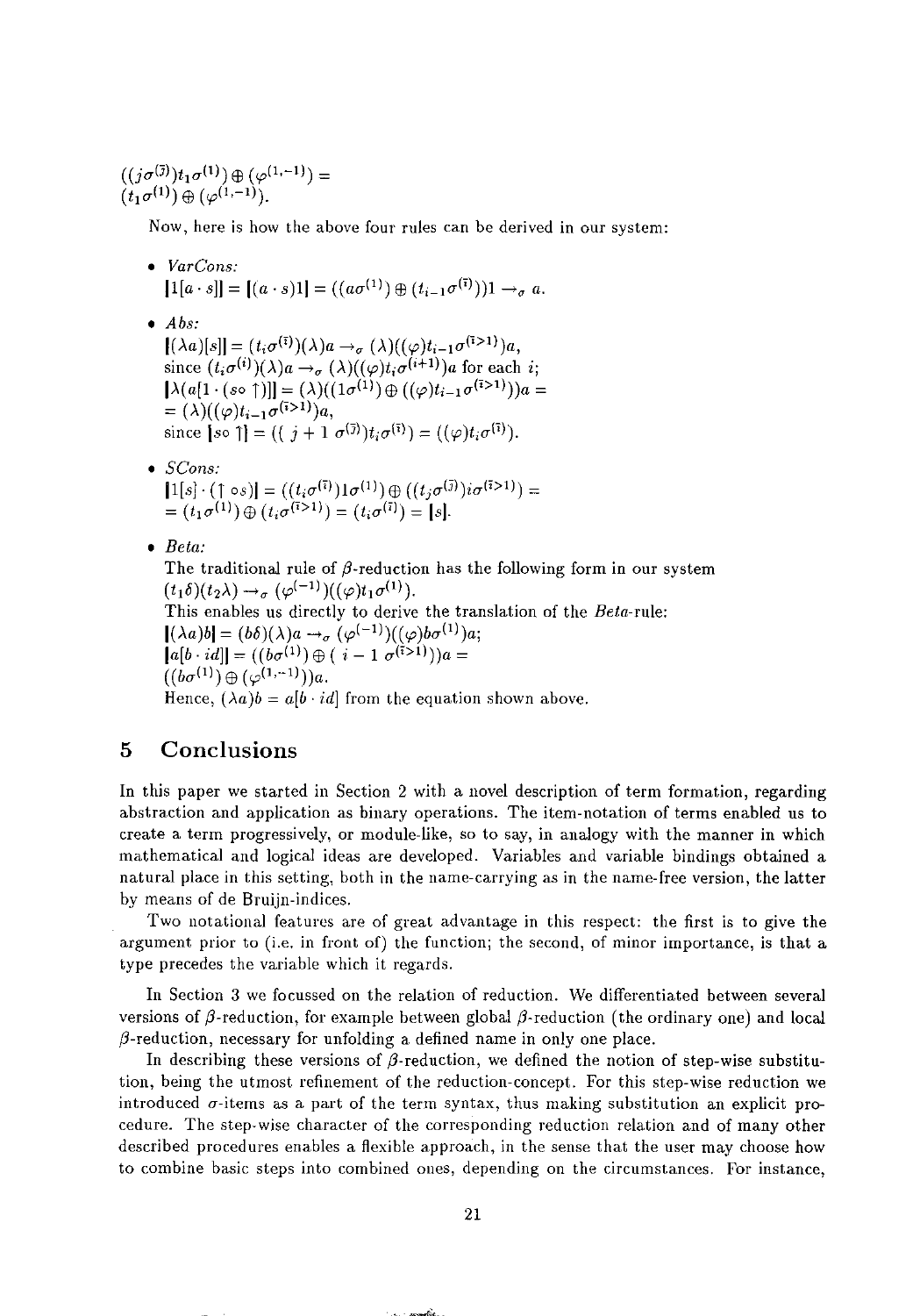global  $\beta$ -reduction amounts to the generation of one  $\sigma$ -item, and subsequently chasing this item along all possible paths in the direction of the leaves of the term tree, until no descendants of the original  $\sigma$ -item are left. For local  $\beta$ -reduction the  $\sigma$ -item has to follow precisely one path, in the direction of the variable that is chosen as a candidate for substitution.

When using de Bruijn-indices, we have to make sure that the references in a term are updated during or after a substitution. For this purpose we introduced  $\varphi$ -items, which again do their job in a step-wise fashion.

We also gave a general step-wise substitution, with the purpose of keeping the references (by de Bruijn-indices) unimpaired, also inside the  $\sigma$ -items. As to the reduceable segments, we keep them present until they are no longer necessary, then we get rid of them using the notion of void  $\beta$ -reduction.

It is our conviction that the step-wise substitution as introduced in this paper is easier and more manegeable than proposals for explicit substitution that have recently been given in the literature (see e.g. [Abadi et al. 90]). Our approach is very close to intuition, yet the **formulation remains simple.** 

We believe that the notation in this paper deserves attention. We showed how it can facilitate the introduction of substitution as an object level notion in the lambda calculus resulting in a system which can accommodate most substitution strategies. We showed for example, how local and global substitution can be obtained in a unique formulation and we interpreted [Abadi et al. 90J in this system. The advantages of the new notation do not stop at substitution, but extend to all branches of the  $\lambda$ -calculus. The linear representation of terms can be a natural basis for the allocation of the free and bound occurrences and for the  $\lambda$ 's binding particular variables. It can also be used to restrict the attention to those subterms of a term relevant for a particular application.

## **References**

- [Abadi et al. 90] Abadi, M., Cardelli, L., Curien, P.-L. and Levy, J.-J., Explicit Substitutions, Rapports de Recherche no. 1176, INRIA, Le Chesnay, 1990 (Also appeared in the *lournal of Functional Programming* 1 (4), pp. 375-416, 1991).
- [de Bruijn 70] Bruijn, N.C. de, The mathematical language AUTOMATH, its usage and some of its **extensions, in:** *Symposium on Automatic Demonstration, IRIA, Versailles,* **1968, Lecture Notes**  in Mathematics, 125, Springer, Berlin, 1970, pp. 29-61.
- [de Bruijn 72] Bruijn, N.C. de, Lambda calculus with nameless dummies, a tool for automatic formula **manipulation, with application to the Church-Rosser theorem,** *Indagationes Math.* **34,** *No* **5, 1972,**  pp. 381-392.
- [de Bruijn 80] Bruijn, N.C. de, A survey of the project AUTOMATH, in *To H.B. Curry: Essays on Combinatory Logic, Lambda Calculus and Formalism,* **Eds. J .R. Hindley and J.P. Seldin,**  Academic Press, New York/London, 1980, pp. 29-61.
- [de Bruijn 87] Bruijn, N.C. de, Ceneralizing Automath by means of a lambda-typed lambda calculus, in: *Mathematical Logic and Theoretical Computer Science,* Eds D.W. Kueker, E.C.K. Lopez-**Escobar and C.H. Smith, Lecture Notes in Pure and Applied Mathematics, 106, Marcel Dekker,**  New York, 1987, pp. 71-92.
- [de Bruijn 9x] Bruijn, N.C. de, Algorithmic definition of lambda-typed lambda calculus. In prepara**tion.**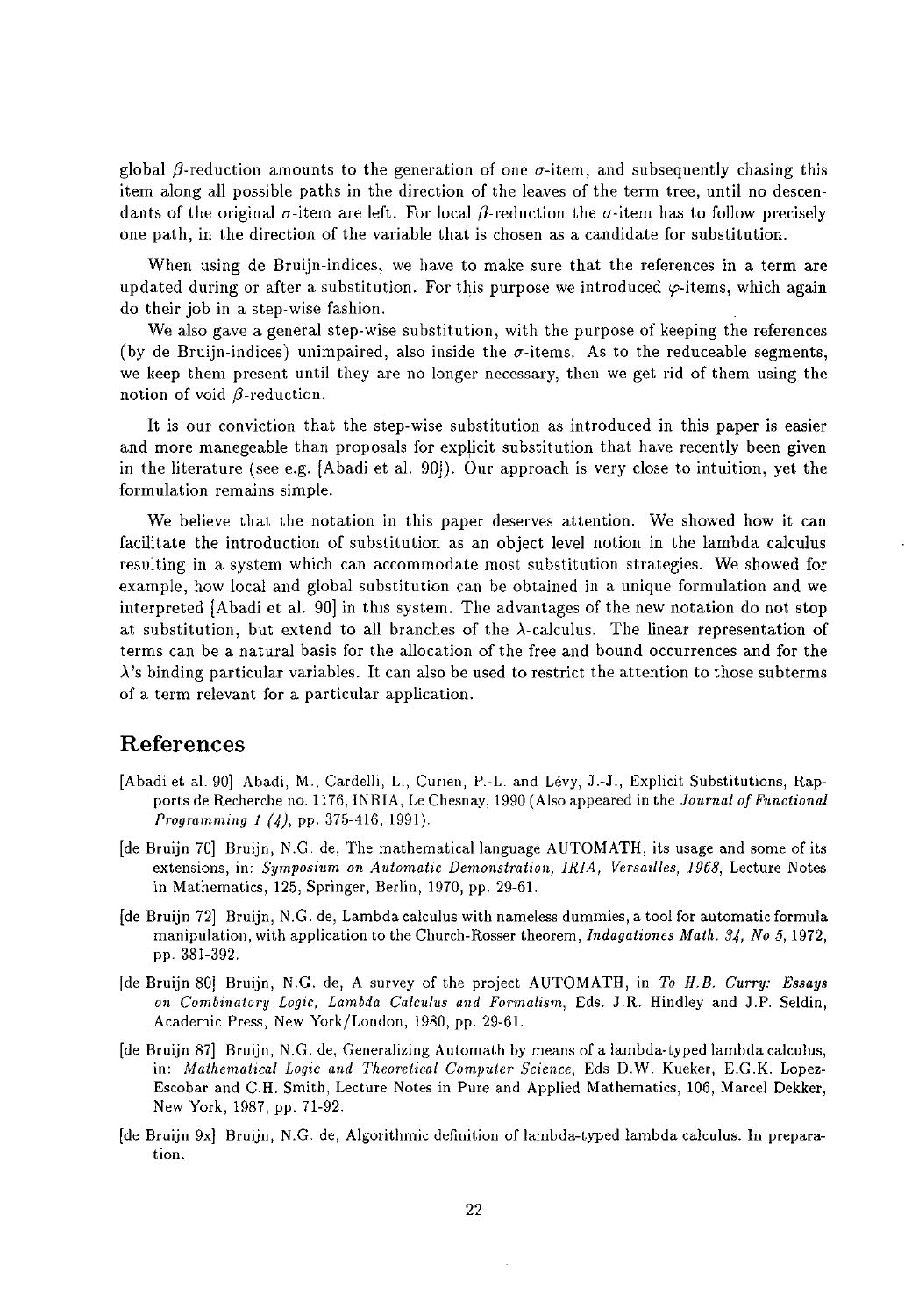- [Nederpelt 73] Nederpelt, R.P., *Strong normalisation in a typed lambda calculus with lambda structured types,* Ph.D. thesis, Eindhoven University of Technology, Eindhoven, 1973.
- [Nederpelt 90] Nederpelt, R.P., Type systems basic ideas and applications, in: *CSN '90, Computing Science in the Netherlands 1990,* Stichting Mathematisch Centrum, Amsterdam, 1990.
- **[Peyton Jones 87] Peyton Jones, S.L.,** *The Implementation of Functional Programming Languages,*  Prentice-Hall, Englewood Cliffs, 1987.

Ã.

and the state for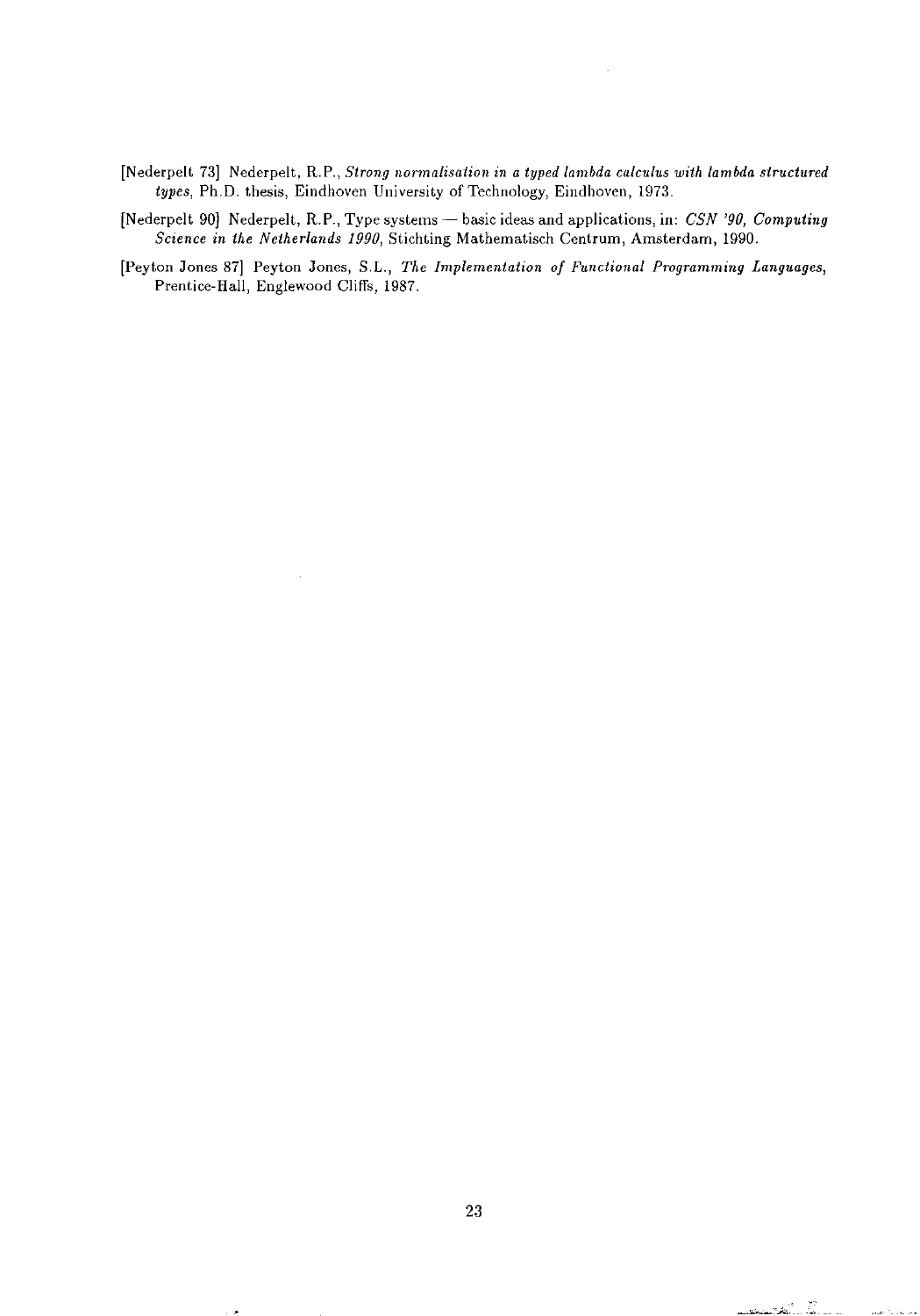## *In this series appeared:*

| 89/1  | E.Zs.Lepoeter-Molnar                        | Reconstruction of a 3-D surface from its normal vectors.                                                 |
|-------|---------------------------------------------|----------------------------------------------------------------------------------------------------------|
| 89/2  | R.H. Mak<br>P.Struik                        | A systolic design for dynamic programming.                                                               |
| 89/3  | H.M.M. Ten Eikelder<br>C. Hemerik           | Some category theoretical properties related to<br>a model for a polymorphic lambda-calculus.            |
| 89/4  | J.Zwiers<br>W.P. de Roever                  | Compositionality and modularity in process<br>specification and design: A trace-state based<br>approach. |
| 89/5  | Wei Chen<br>T. Verhoeff<br>J.T.Udding       | Networks of Communicating Processes and their<br>(De-)Composition.                                       |
| 89/6  | T. Verhoeff                                 | Characterizations of Delay-Insensitive<br>Communication Protocols.                                       |
| 89/7  | P.Struik                                    | A systematic design of a parallel program for<br>Dirichlet convolution.                                  |
| 89/8  | E.H.L.Aarts<br>A.E.Eiben<br>K.M. van Hee    | A general theory of genetic algorithms.                                                                  |
| 89/9  | K.M. van Hee<br>P.M.P. Rambags              | Discrete event systems: Dynamic versus static<br>topology.                                               |
| 89/10 | S.Ramesh                                    | A new efficient implementation of CSP with output<br>guards.                                             |
| 89/11 | S.Ramesh                                    | Algebraic specification and implementation of infinite<br>processes.                                     |
| 89/12 | A.T.M.Aerts<br>K.M. van Hee                 | A concise formal framework for data modeling.                                                            |
| 89/13 | A.T.M.Aerts<br>K.M. van Hee<br>M.W.H. Hesen | A program generator for simulated annealing<br>problems.                                                 |
| 89/14 | H.C.Haesen                                  | ELDA, data manipulatie taal.                                                                             |
| 89/15 | J.S.C.P. van<br>der Woude                   | Optimal segmentations.                                                                                   |
| 89/16 | A.T.M.Aerts<br>K.M. van Hee                 | Towards a framework for comparing data models.                                                           |
| 89/17 | M.J. van Diepen<br>K.M. van Hee             | A formal semantics for Z and the link between<br>Z and the relational algebra.                           |
|       |                                             |                                                                                                          |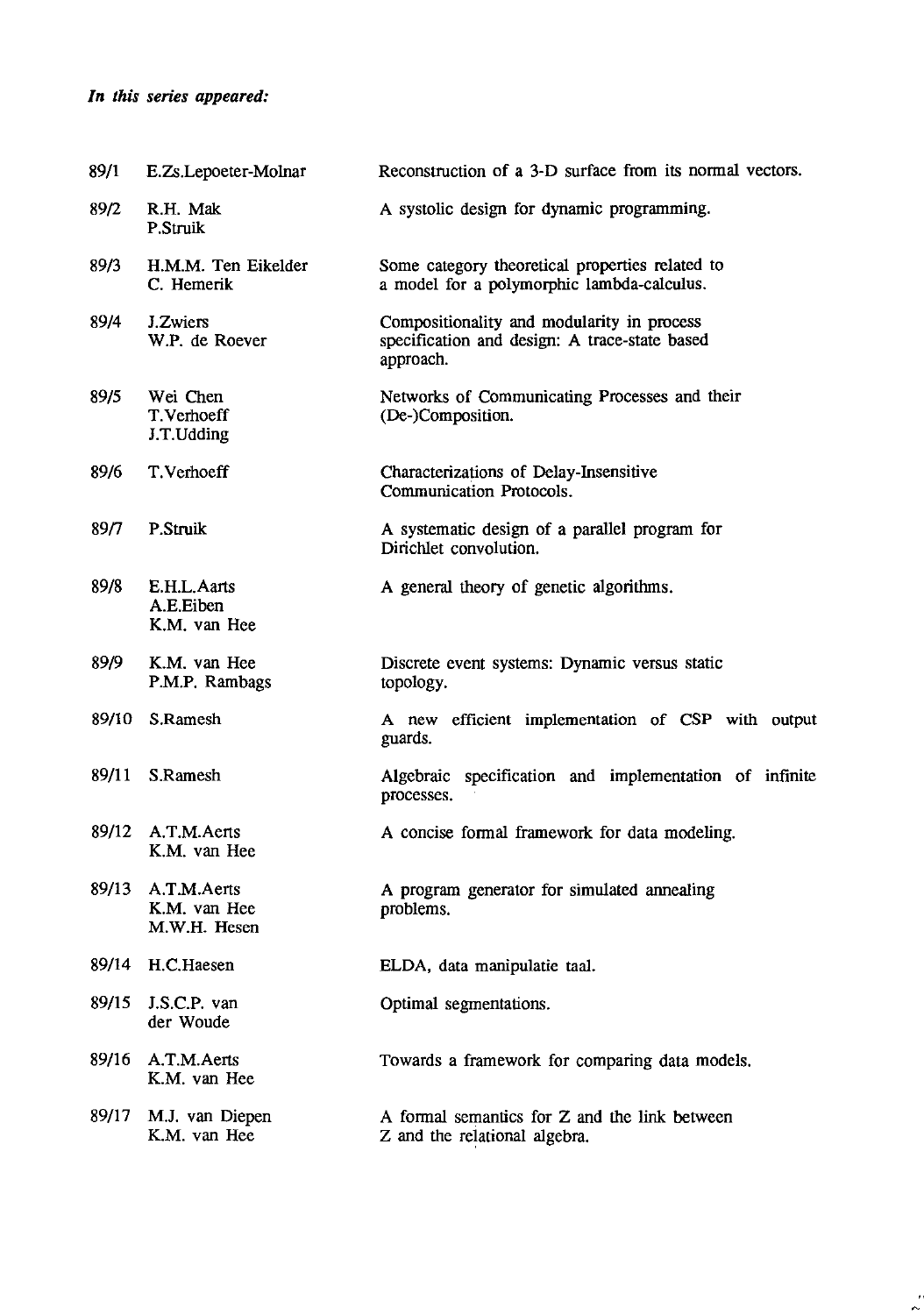| 90/1  | W.P.de Roever-<br>H.Barringer-<br>C.Courcoubetis-D.Gabbay<br>R.Gerth-B.Jonsson-A.Pnueli<br>M.Reed-J.Sifakis-J.Vytopil<br>P.Wolper | Formal methods and tools for the development of<br>distributed and real time systems, p. 17.                                 |
|-------|-----------------------------------------------------------------------------------------------------------------------------------|------------------------------------------------------------------------------------------------------------------------------|
| 90/2  | K.M. van Hee<br>P.M.P. Rambags                                                                                                    | Dynamic process creation in high-level Petri nets,<br>pp. 19.                                                                |
| 90/3  | R. Gerth                                                                                                                          | Foundations of Compositional Program Refinement<br>- safety properties - , p. 38.                                            |
| 90/4  | A. Peeters                                                                                                                        | Decomposition of delay-insensitive circuits, p. 25.                                                                          |
| 90/5  | J.A. Brzozowski<br>J.C. Ebergen                                                                                                   | On the delay-sensitivity of gate networks, p. 23.                                                                            |
| 90/6  | A.J.J.M. Marcelis                                                                                                                 | Typed inference systems : a reference document, p. 17.                                                                       |
| 90/7  | A.J.J.M. Marcelis                                                                                                                 | A logic for one-pass, one-attributed grammars, p. 14.                                                                        |
| 90/8  | M.B. Josephs                                                                                                                      | Receptive Process Theory, p. 16.                                                                                             |
| 90/9  | A.T.M. Aerts<br>P.M.E. De Bra<br>K.M. van Hee                                                                                     | Combining the functional and the relational model,<br>p. 15.                                                                 |
| 90/10 | M.J. van Diepen<br>K.M. van Hee                                                                                                   | A formal semantics for Z and the link between Z and the<br>relational algebra, p. 30. (Revised version of CSNotes<br>89/17). |
| 90/11 | P. America<br>F.S. de Boer                                                                                                        | A proof system for process creation, p. 84.                                                                                  |
| 90/12 | P.America<br>F.S. de Boer                                                                                                         | A proof theory for a sequential version of POOL, p. 110.                                                                     |
|       | 90/13 K.R. Apt<br>F.S. de Boer<br>E.R. Olderog                                                                                    | Proving termination of Parallel Programs, p. 7.                                                                              |
|       | 90/14 F.S. de Boer                                                                                                                | A proof system for the language POOL, p. 70.                                                                                 |
|       | 90/15 F.S. de Boer                                                                                                                | Compositionality in the temporal logic of concurrent<br>systems, p. 17.                                                      |
| 90/16 | F.S. de Boer<br>C. Palamidessi                                                                                                    | A fully abstract model for concurrent logic languages, p.<br>p. 23.                                                          |
|       | 90/17 F.S. de Boer<br>C. Palamidessi                                                                                              | On the asynchronous nature of communication in logic<br>languages: a fully abstract model based on sequences, p.<br>29.      |

 $\lambda$ 

 $\label{eq:2.1} \frac{1}{\sqrt{2\pi}}\int_{0}^{\infty}\frac{1}{\sqrt{2\pi}}\left(\frac{1}{\sqrt{2\pi}}\right)^{2\alpha} \frac{1}{\sqrt{2\pi}}\frac{1}{\sqrt{2\pi}}\int_{0}^{\infty}\frac{1}{\sqrt{2\pi}}\frac{1}{\sqrt{2\pi}}\frac{1}{\sqrt{2\pi}}\frac{1}{\sqrt{2\pi}}\frac{1}{\sqrt{2\pi}}\frac{1}{\sqrt{2\pi}}\frac{1}{\sqrt{2\pi}}\frac{1}{\sqrt{2\pi}}\frac{1}{\sqrt{2\pi}}\frac{1}{\sqrt{2\pi}}\frac{$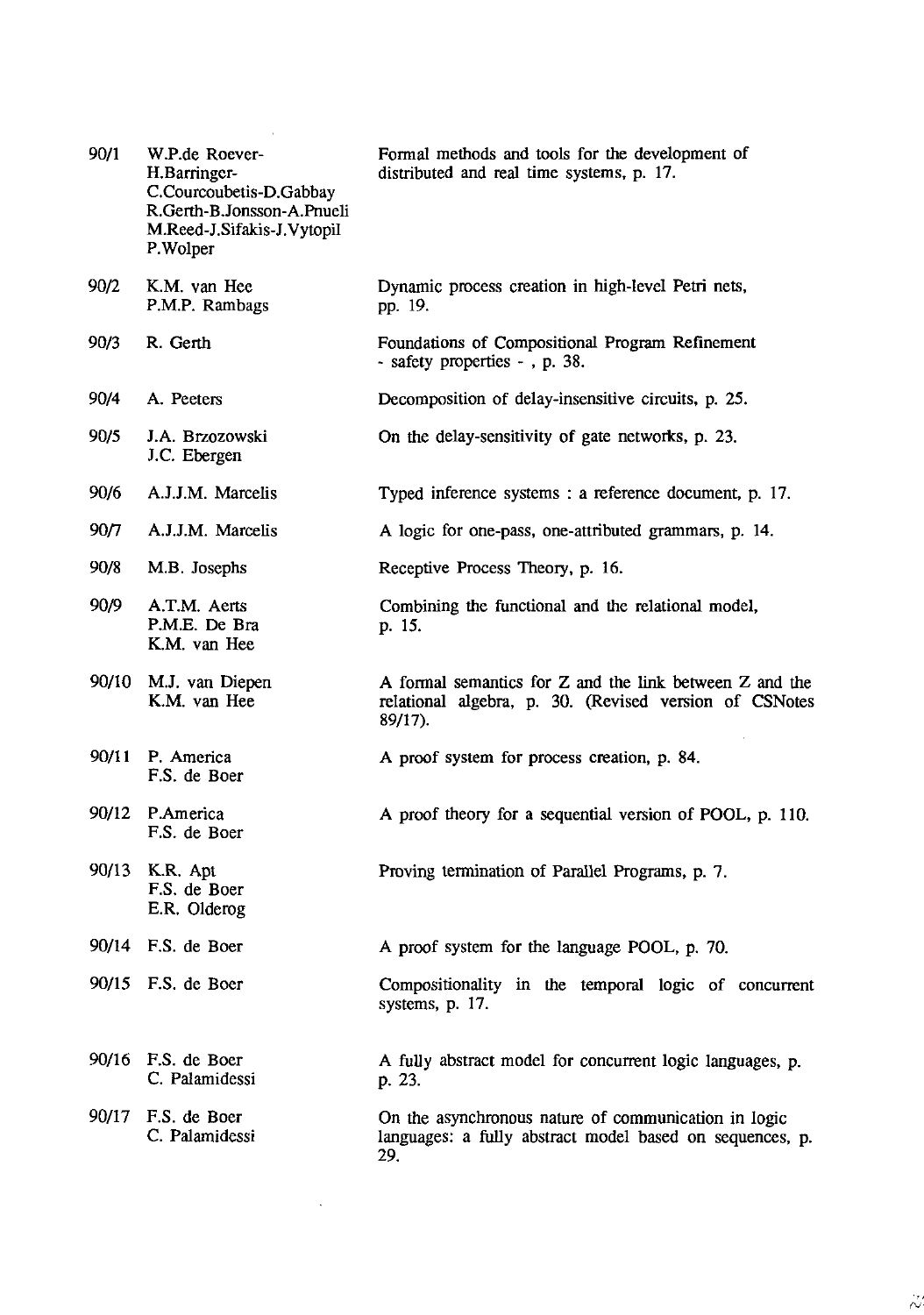| 90/18 | J.Coenen<br>E.v.d.Sluis<br>E.v.d.Velden                                                             | Design and implementation aspects of remote procedure<br>calls, p. 15.                    |
|-------|-----------------------------------------------------------------------------------------------------|-------------------------------------------------------------------------------------------|
| 90/19 | M.M. de Brouwer<br>P.A.C. Verkoulen                                                                 | Two Case Studies in ExSpect, p. 24.                                                       |
| 90/20 | M.Rem                                                                                               | The Nature of Delay-Insensitive Computing, p.18.                                          |
|       | 90/21 K.M. van Hee<br>P.A.C. Verkoulen                                                              | Data, Process and Behaviour Modelling in an integrated<br>specification framework, p. 37. |
|       | 91/01 D. Alstein                                                                                    | Dynamic Reconfiguration in Distributed Hard Real-Time<br>Systems, p. 14.                  |
|       | 91/02 R.P. Nederpelt<br>H.C.M. de Swart                                                             | Implication. A survey of the different logical analyses<br>"if,then", p. 26.              |
| 91/03 | J.P. Katoen<br>L.A.M. Schoenmakers                                                                  | Parallel Programs for the Recognition of P-invariant<br>Segments, p. 16.                  |
|       | 91/04 E. v.d. Sluis<br>A.F. v.d. Stappen                                                            | Performance Analysis of VLSI Programs, p. 31.                                             |
|       | 91/05 D. de Reus                                                                                    | An Implementation Model for GOOD, p. 18.                                                  |
|       | 91/06 K.M. van Hee                                                                                  | SPECIFICATIEMETHODEN, een overzicht, p. 20.                                               |
|       | 91/07 E.Poll                                                                                        | CPO-models for second order lambda calculus with<br>recursive types and subtyping, p. 49. |
| 91/08 | H. Schepers                                                                                         | Terminology and Paradigms for Fault Tolerance, p. 25.                                     |
| 91/09 | W.M.P.v.d.Aalst                                                                                     | Interval Timed Petri Nets and their analysis, p.53.                                       |
|       | 91/10 R.C.Backhouse<br>P.J. de Bruin<br>P. Hoogendijk<br>G. Malcolm<br>E. Voermans<br>J. v.d. Woude | POLYNOMIAL RELATORS, p. 52.                                                               |
|       | 91/11 R.C. Backhouse<br>P.J. de Bruin<br>G.Malcolm<br>E. Voermans<br>J. van der Woude               | Relational Catamorphism, p. 31.                                                           |
|       | 91/12 E. van der Sluis                                                                              | A parallel local search algorithm for the travelling<br>salesman problem, p. 12.          |
|       | 91/13 F. Rietman                                                                                    | A note on Extensionality, p. 21.                                                          |
|       | $91/14$ P. Lemmens                                                                                  | The PDB Hypermedia Package. Why and how it was<br>built, p. 63.                           |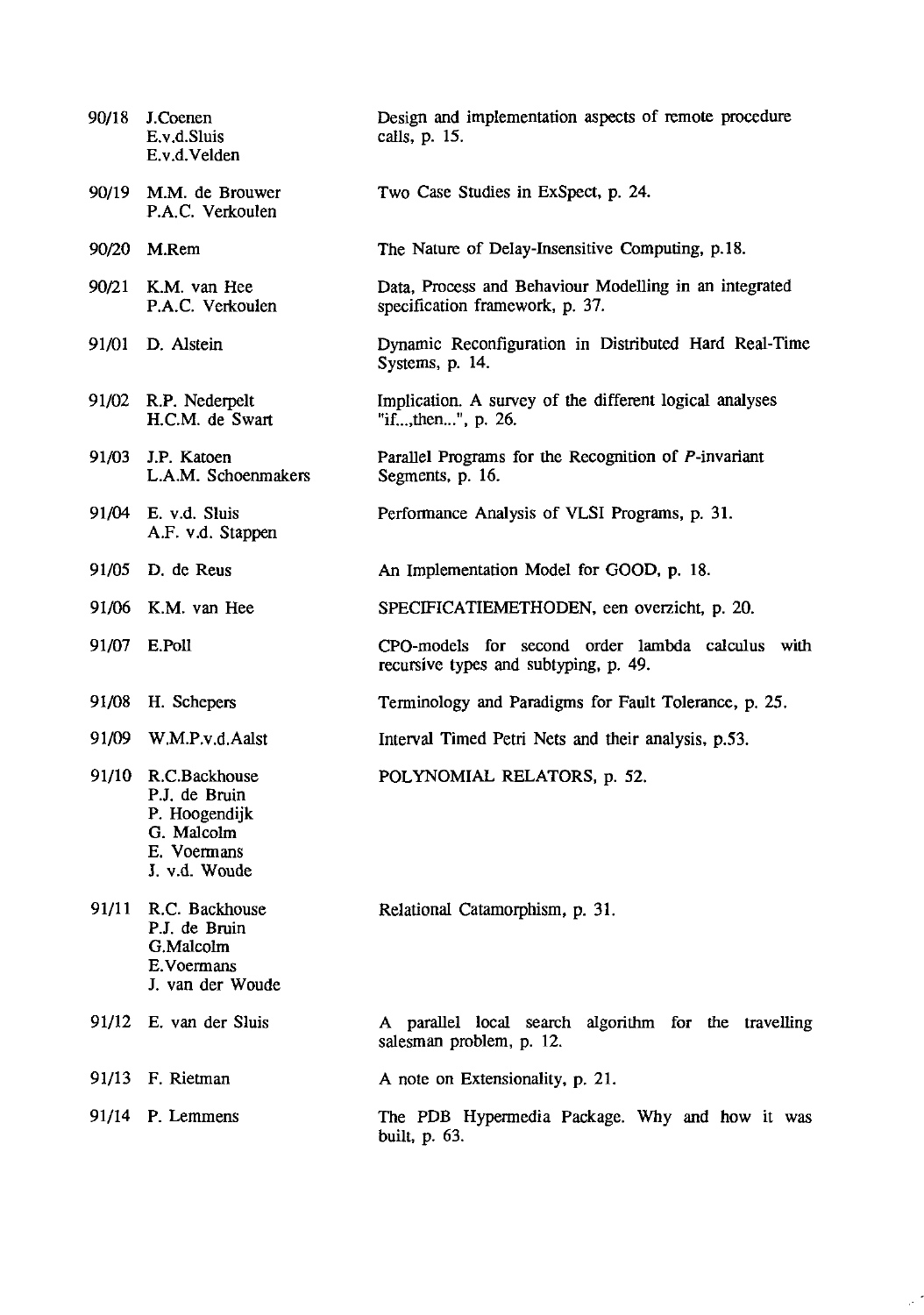|       | 91/15 A.T.M. Aerts<br>K.M. van Hee                  | Eldorado: Architecture of a Functional Database<br>Management System, p. 19.                                                         |
|-------|-----------------------------------------------------|--------------------------------------------------------------------------------------------------------------------------------------|
|       | 91/16 A.J.J.M. Marcelis                             | An example of proving attribute grammars correct:<br>the representation of arithmetical expressions by DAGs,<br>p. 25.               |
|       | 91/17 A.T.M. Aerts<br>P.M.E. de Bra<br>K.M. van Hee | Transforming Functional Database Schemes to Relational<br>Representations, p. 21.                                                    |
|       | 91/18 Rik van Geldrop                               | Transformational Query Solving, p. 35.                                                                                               |
|       | 91/19 Erik Poll                                     | Some categorical properties for a model for second order<br>lambda calculus with subtyping, p. 21.                                   |
|       | 91/20 A.E. Eiben<br>R.V. Schuwer                    | Knowledge Base Systems, a Formal Model, p. 21.                                                                                       |
| 91/21 | J. Coenen<br>W.-P. de Roever<br><b>J.Zwiers</b>     | Assertional Data Reification Proofs: Survey and<br>Perspective, p. 18.                                                               |
|       | 91/22 G. Wolf                                       | Schedule Management: an Object Oriented Approach, p.<br>26.                                                                          |
|       | 91/23 K.M. van Hee<br>L.J. Somers<br>M. Voorhoeve   | Z and high level Petri nets, p. 16.                                                                                                  |
|       | 91/24 A.T.M. Aerts<br>D. de Reus                    | Formal semantics for BRM with examples, p. 25.                                                                                       |
|       | 91/25 P. Zhou<br>J. Hooman<br>R. Kuiper             | A compositional proof system for real-time systems based<br>on explicit clock temporal logic: soundness and complete<br>ness, p. 52. |
| 91/26 | P. de Bra<br>G.J. Houben<br>J. Paredaens            | The GOOD based hypertext reference model, p. 12.                                                                                     |
|       | 91/27 F. de Boer<br>C. Palamidessi                  | Embedding as a tool for language comparison: On the<br>CSP hierarchy, p. 17.                                                         |
|       | 91/28 F. de Boer                                    | compositional proof system for dynamic proces<br>A<br>creation, p. 24.                                                               |
| 91/29 | H. Ten Eikelder<br>R. van Geldrop                   | Correctness of Acceptor Schemes for Regular Languages,<br>p. 31.                                                                     |
|       | 91/30 J.C.M. Baeten<br>F.W. Vaandrager              | An Algebra for Process Creation, p. 29.                                                                                              |

 $\sim 10^7$